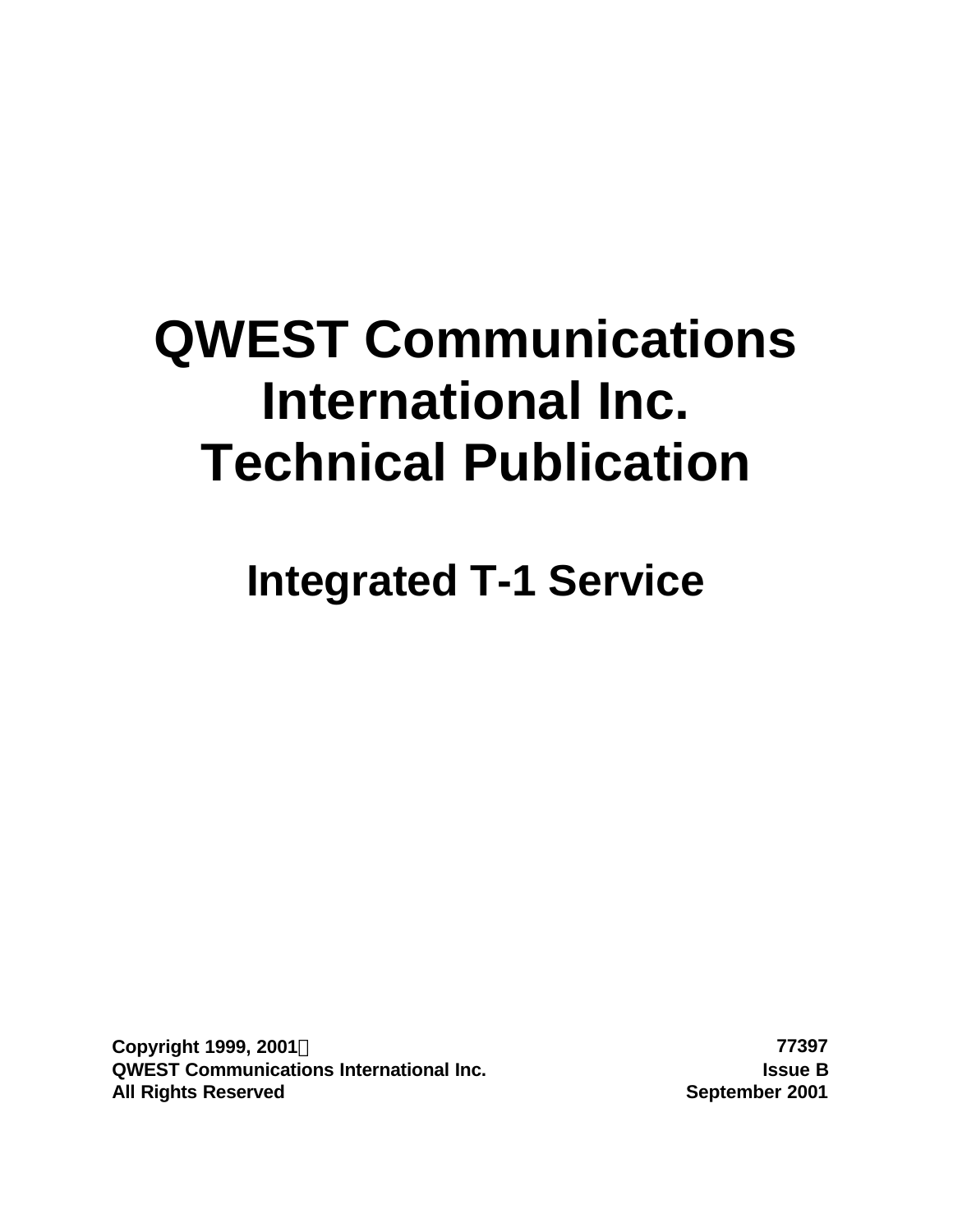# NOTICE

Technical Publication 77397 *QWEST Integrated T-1* provides information about Digital Switched Service and the various ways which it can be integrated with other QWEST services. The Integrated T-1 (IT1) interface to the customer is a Digital Signal Level 1 (DS1) Channel at 1.544 Mbit/s transmission rate. Pub 77397 is intended to be used with Technical Publication 77375, *1.544 Mb/s Channel Interfaces*.

QWEST reserves the right to revise this document for any reason, including but not limited to, conformity with standards promulgated by various governmental or regulatory agencies; utilization of advances in the state of the technical arts; or to reflect changes in the design of equipment, techniques, or procedures described or referred to herein.

Liability to anyone arising out of use or reliance upon any information set forth herein is expressly disclaimed, and no representation or warranties, expressed or implied, are made with respect to the accuracy or utility of any information set forth herein.

This document is not to be construed as a suggestion to any manufacturer to modify or change any of its products, nor does this publication represent any commitment by QWEST to purchase any specific products. Further, conformance to this publication does not constitute a guarantee of a given supplier's equipment and/or its associated documentation.

Ordering information for QWEST Publications can be obtained from the Reference Section of this document.

If further information is required, please contact:

QWEST Communications International Inc. Manager – New Services Planning 700 W. Mineral Ave. MN-F15.15 Littleton, CO 80120 (303) 707-7107 (303) 707-9497 Fax # E-mail: jhsmit2@qwest.com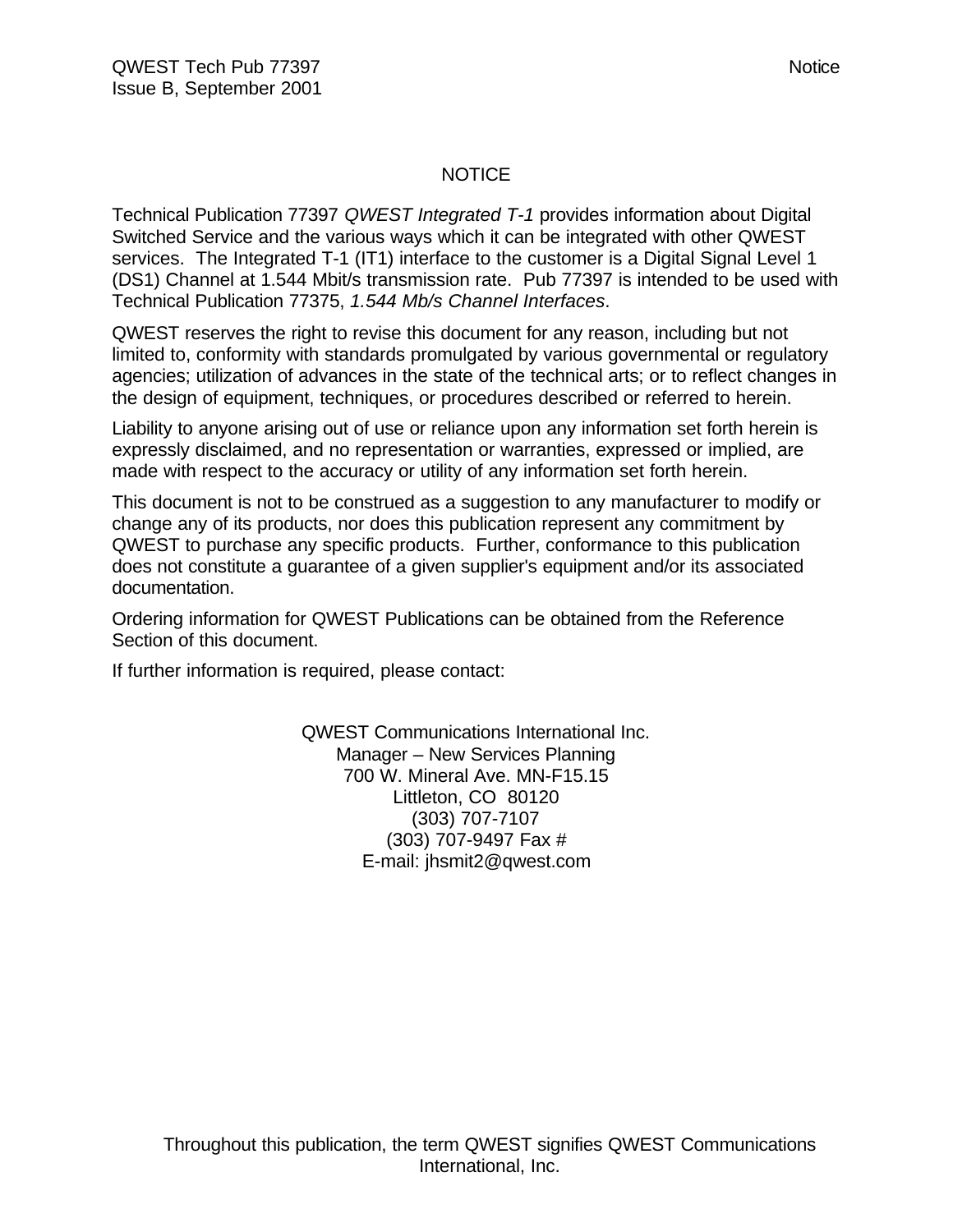# COMMENTS on PUB 77397

# PLEASE TEAR OUT AND SEND YOUR COMMENTS/SUGGESTIONS TO:

QWEST Corporation Manager – New Services Planning 700 W. Mineral Ave. MN-F15.15 Littleton, CO 80120 (303) 707-7107 (303) 707-9497 Fax # E-mail: jhsmit2@qwest.com

Information from you helps us to improve our Publications. Please take a few moments to answer the following questions and return to the above address.

| Was this Publication valuable to you in understanding  |      |     |
|--------------------------------------------------------|------|-----|
| The technical parameters of our service?               | YES. | NO. |
| Was the information accurate and up-to-date?           | YES. | NO. |
| Was the information easily understood?                 | YES. | NO. |
| Were the contents logically sequenced?                 | YES  | NO. |
| Were the tables and figures understandable and helpful | YES  | NO. |
| Were the pages legible?                                | YES  | NO. |

If you answered NO to any of the questions and/or if you have any other comments or suggestions, please explain:

\_\_\_\_\_\_\_\_\_\_\_\_\_\_\_\_\_\_\_\_\_\_\_\_\_\_\_\_\_\_\_\_\_\_\_\_\_\_\_\_\_\_\_\_\_\_\_\_\_\_\_\_\_\_\_\_\_\_\_\_\_\_\_\_\_\_\_\_\_\_ \_\_\_\_\_\_\_\_\_\_\_\_\_\_\_\_\_\_\_\_\_\_\_\_\_\_\_\_\_\_\_\_\_\_\_\_\_\_\_\_\_\_\_\_\_\_\_\_\_\_\_\_\_\_\_\_\_\_\_\_\_\_\_\_\_\_\_\_\_\_

| (Attach additional sheet, if necessary) |                      |  |  |  |  |  |
|-----------------------------------------|----------------------|--|--|--|--|--|
|                                         | Date _______________ |  |  |  |  |  |
| Company                                 |                      |  |  |  |  |  |
| <b>Address</b>                          |                      |  |  |  |  |  |
| <b>Telephone Number</b>                 |                      |  |  |  |  |  |
| E-Mail                                  |                      |  |  |  |  |  |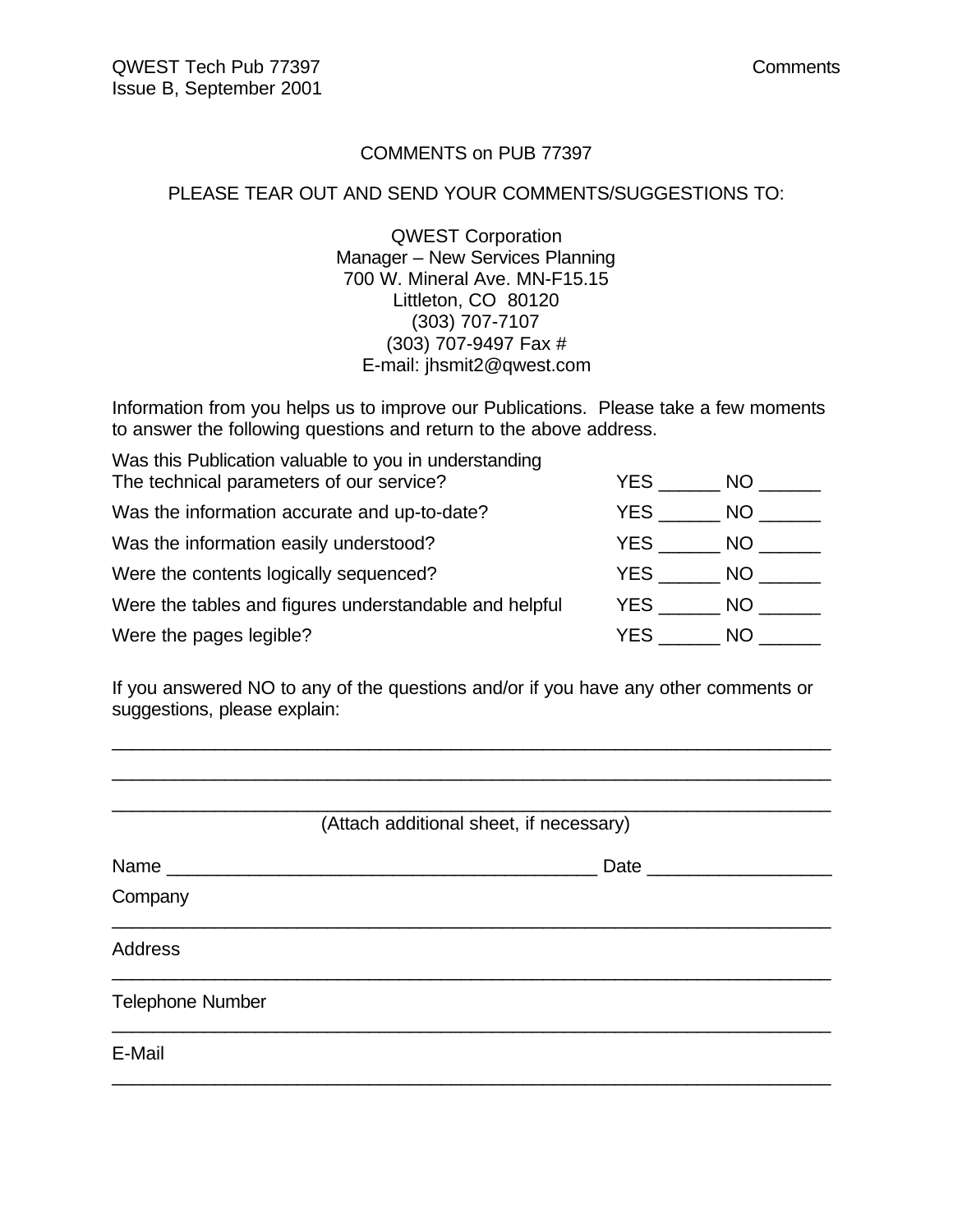|                |     | <b>Chapter and Section</b>                            | Page |
|----------------|-----|-------------------------------------------------------|------|
| 1 <sub>1</sub> |     |                                                       |      |
|                | 1.1 |                                                       |      |
|                | 1.2 |                                                       |      |
|                | 1.3 |                                                       |      |
|                | 1.4 |                                                       |      |
| 2.             |     |                                                       |      |
|                | 2.1 |                                                       |      |
|                | 2.2 |                                                       |      |
|                | 2.3 |                                                       |      |
|                | 2.4 |                                                       |      |
| 3.             |     |                                                       |      |
|                | 3.1 |                                                       |      |
|                |     |                                                       |      |
|                |     |                                                       |      |
|                | 3.2 |                                                       |      |
|                |     |                                                       |      |
|                |     |                                                       |      |
| 4.             |     | Options Available on QWEST Integrated T-1 Service 4-1 |      |
|                | 4.1 |                                                       |      |
|                | 4.2 |                                                       |      |
|                |     |                                                       |      |
|                |     |                                                       |      |
|                | 4.3 | Compatible Network Channel Interface (NCI) Codes 4-2  |      |
|                | 4.4 |                                                       |      |
|                |     |                                                       |      |
|                | 4.5 |                                                       |      |
|                |     |                                                       |      |
| 5.             |     |                                                       |      |
|                | 5.1 |                                                       |      |
|                |     | 5.1.1                                                 |      |
|                |     |                                                       |      |
|                | 5.2 |                                                       |      |
|                | 5.3 |                                                       |      |
|                | 5.4 |                                                       |      |
|                |     |                                                       |      |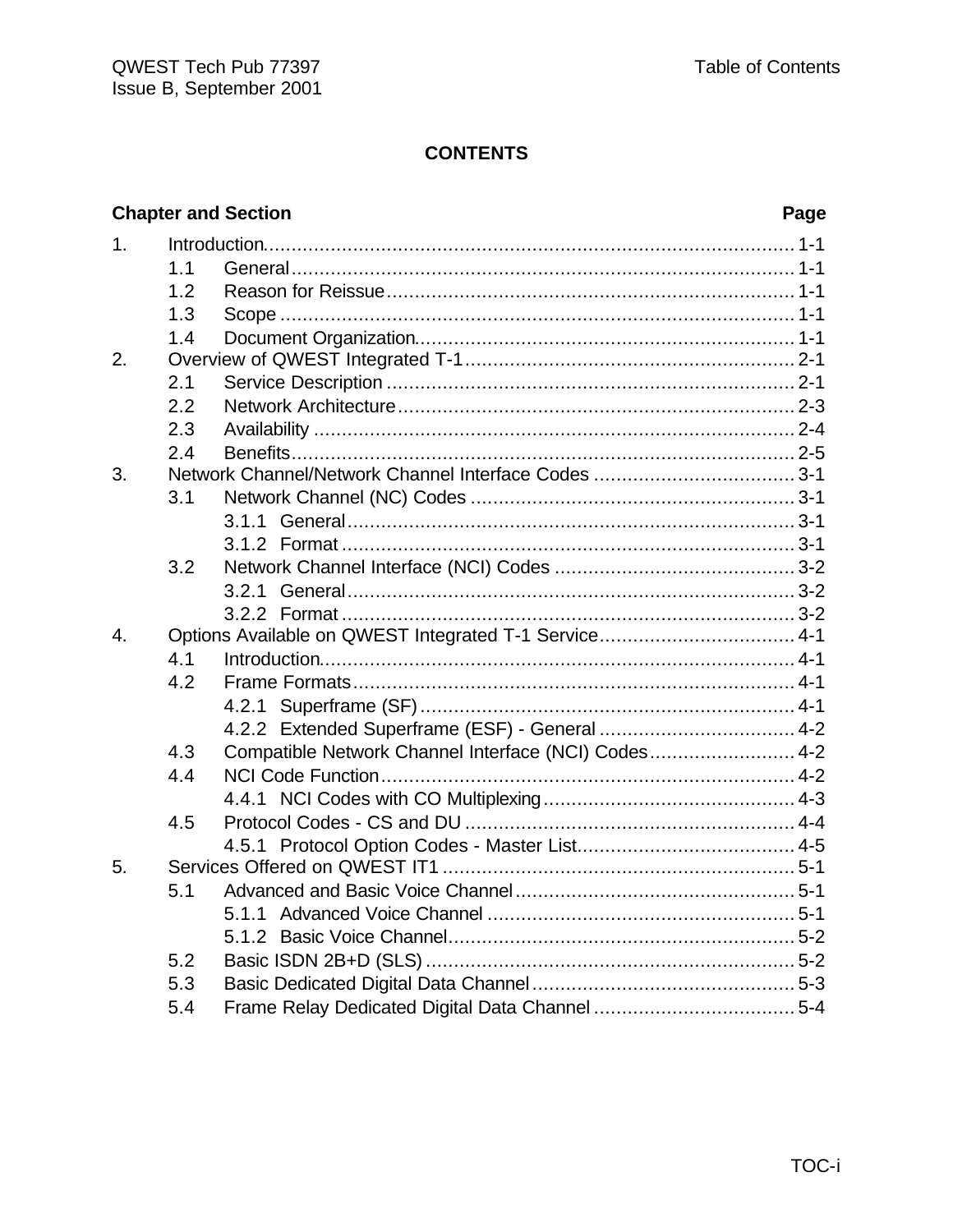# **CONTENTS (Continued)**

# **Chapter and Section Page**

| 7.4 |  |
|-----|--|
|     |  |
| 7.6 |  |

# **Figures**

# **Tables**

| $3 - 1$<br>$4 - 1$ | Codes for Customer Premises to CO Channel with a CO Multiplexer  4-3  |  |
|--------------------|-----------------------------------------------------------------------|--|
| $4 - 2$            |                                                                       |  |
| $4 - 3$            |                                                                       |  |
| $5 - 1$            |                                                                       |  |
| $5-2$              |                                                                       |  |
| $5 - 3$            |                                                                       |  |
| $5 - 4$            | NC Codes for Ordering Basic Dedicated Digital Data Channel 5-3        |  |
| $5-5$              | NC Codes for Ordering Frame Relay Dedicated Digital Data Channel  5-4 |  |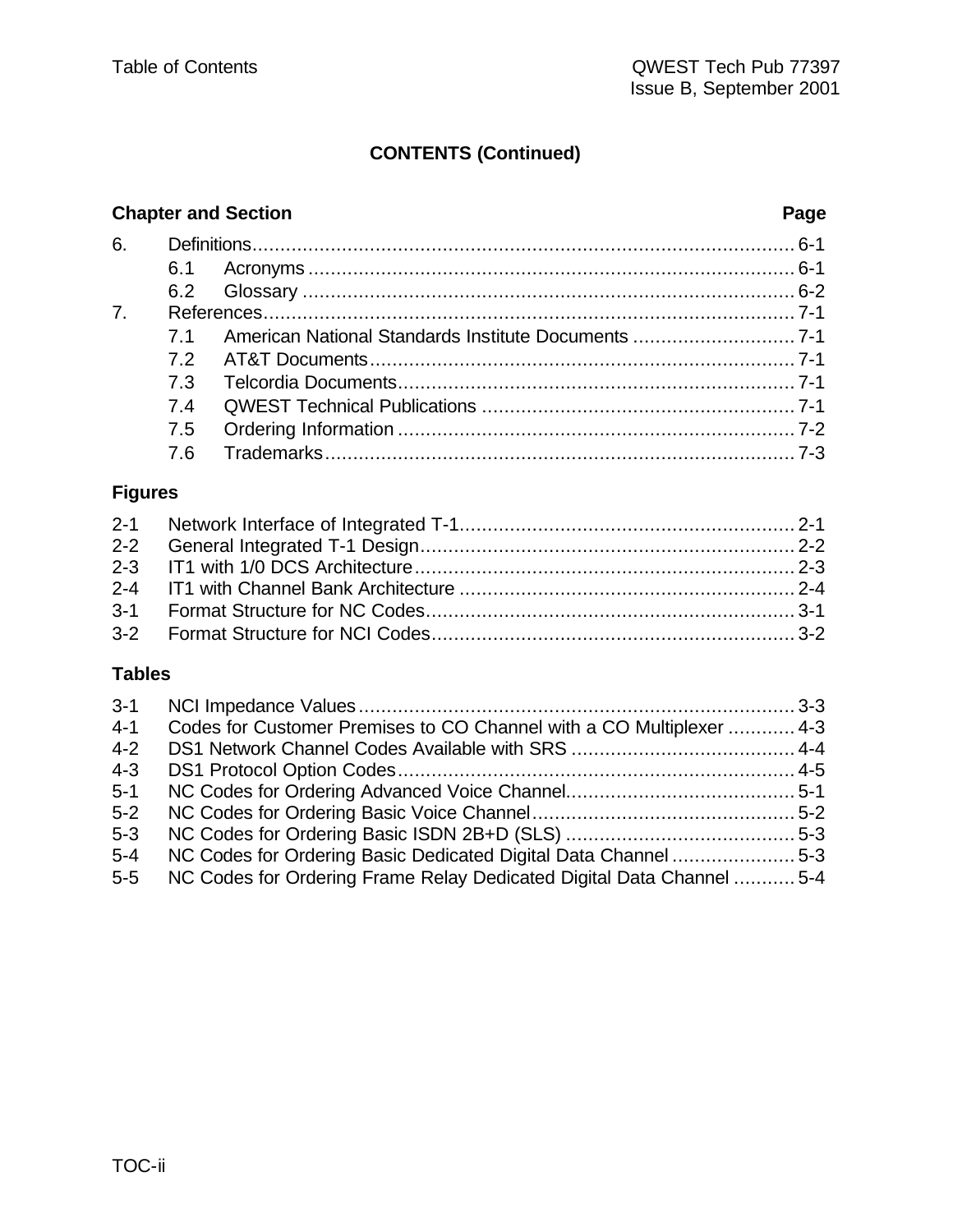# **Chapter and Section**

# Page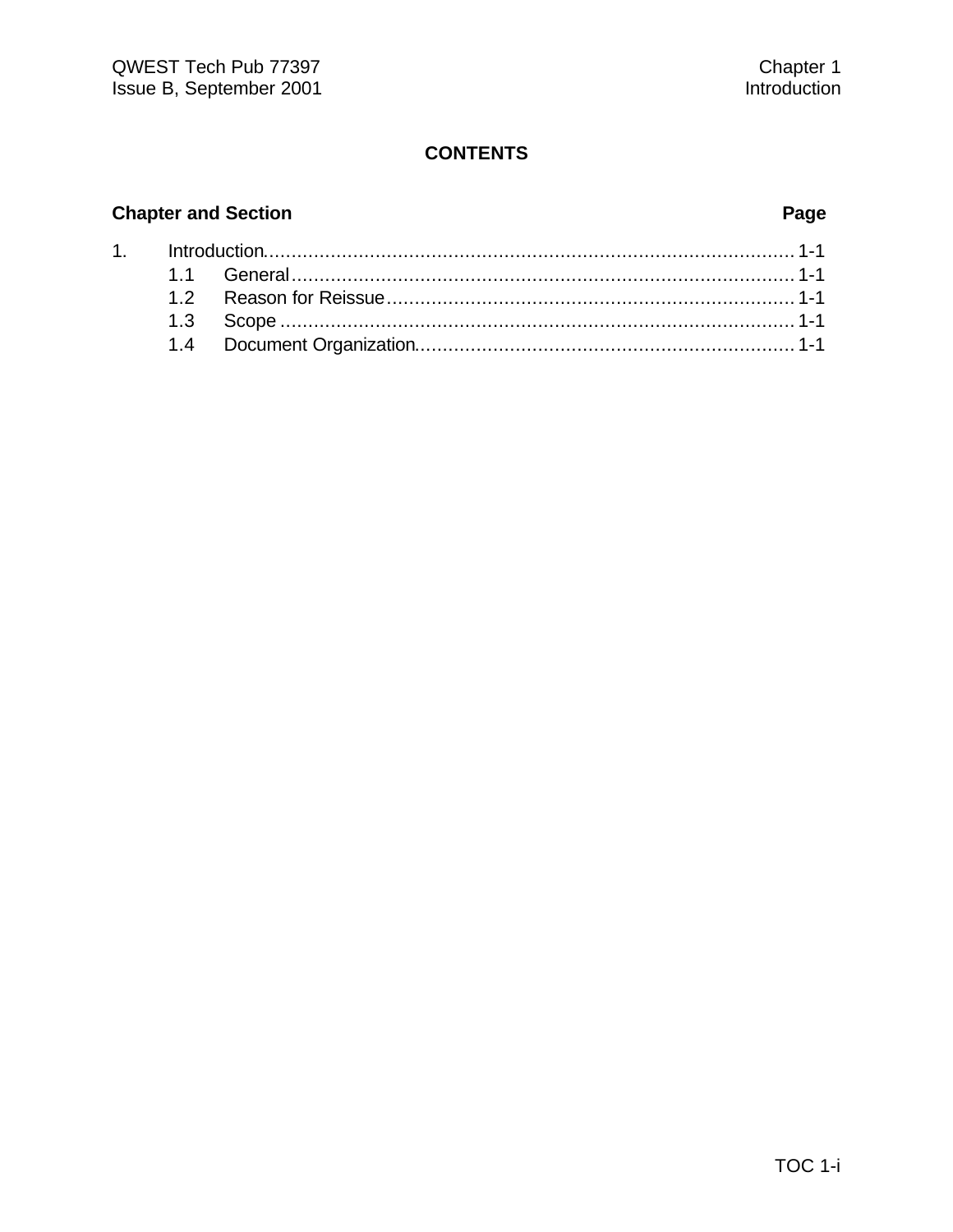# **1. Introduction**

#### **1.1 General**

Technical Publication 77397 *QWEST Integrated T-1* provides information about Integrated T-1 (IT1) Service and the various ways which it can be integrated with other QWEST services. The Integrated T-1 interface to the customer is a Digital Signal Level 1 (DS1) Channel at a 1.544 Mbit/s transmission rate. PUB 77397 is intended to be used with Technical Publications 77375, *1.544 Mbit/s Channel Interfaces,* and 77200 *QWEST DS1 Service and QWEST DS1 Rate Synchronization Service.*

# **1.2 Reason for Reissue**

To show QWEST Communications International Inc. as the owner of this publication and the one to contact concerning the content.

# **1.3 Scope**

This publication describes the Integrated T-1 Service and defines different available options when ordering Integrated T-1. The publication also provides the Network Channel (NC) and Network Channel Interface (NCI) codes and their definitions associated with IT1 options. The document also includes other services that can be integrated with IT1 and the NC and NCI code combinations to assist customers in ordering the service(s).

### **1.4 Document Organization**

This publication is organized as follows:

- Chapter 1 **Introduction** provides the purpose and general information about this document.
- Chapter 2 **Overview of QWEST Integrated T-1** describes the service and its architecture.
- Chapter 3 **Network Channel/Network Channel Interface Codes** illustrates compatible NC and NCI code combination tables for ordering the services described in the chapter.
- Chapter 4 **Options Available on QWEST Integrated T-1 Service**  provide a general explanation and architecture for IT1 Service.
- Chapter 5 **Services Offered on QWEST IT1**  illustrates brief discussion of services offered with IT1 and compatible NC and NCI code combination tables for ordering the services described in the chapter.
- Chapter 6 **Definitions**
- Chapter 7 **References**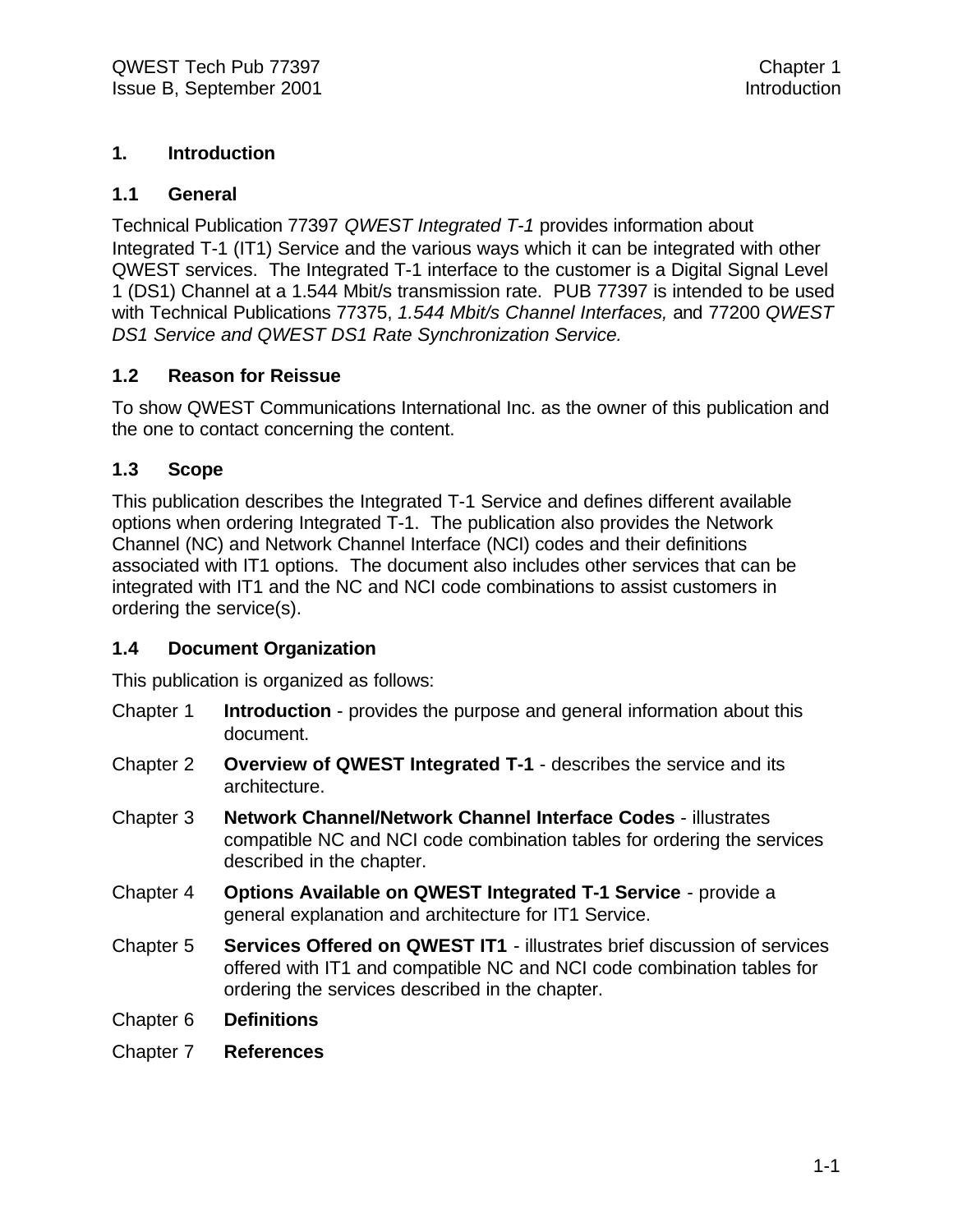# **Chapter and Section Page** 2. Overview of QWEST Integrated T-1........................................................... 2-1 2.1 Service Description ......................................................................... 2-1 2.2 Network Architecture....................................................................... 2-3

2.3 Availability ...................................................................................... 2-4 2.4 Benefits.......................................................................................... 2-5

# **Figures**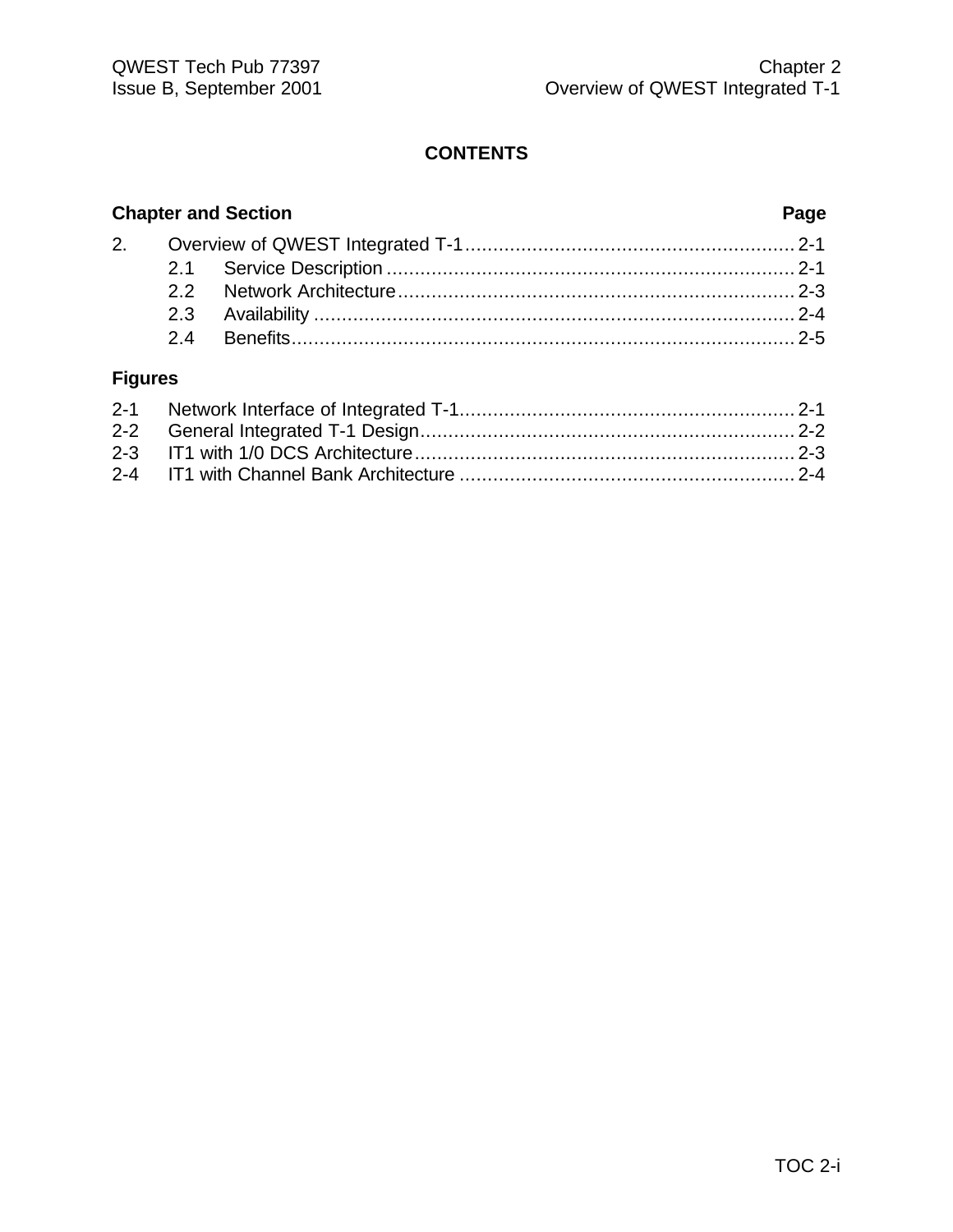# **2. Overview of QWEST Integrated T-1**

This chapter provides an overview of QWEST Private Line Transport Integrated T-1 (IT1) service. IT1 Service is a high capacity, high performance information channel designed to perform multiple functions. It is a dedicated, end-to-end digital transport service designed for full duplex, point-to-point transmission at 1.544 Mbit/s. It consists of 24 Digital Signal Level 0 (DS0) channels (64kb/s each) which can be utilized to provide different services.

IT1 Service offers digital transport within QWEST's territory. The network links the population centers of this vast geographic region together to provide virtually unlimited service to subscribers wherever they reside or do business. This service can offer increased value to subscribers because it provides security, reliability, protection, and rate stability.

A description of the Network Interface (NI) may assist the reader to understand IT1 design. It is the point of demarcation on the end-user's (EU) premises at which QWEST's responsibility for the provision of service ends. Figure 2-1 gives a pictorial representation of the Network Interface.



**Figure 2-1** Network Interface of Integrated T-1

# **2.1 Service Description**

Integrated T-1 is a two point digital intrastate/intralata dedicated (private line) service which utilizes Digital Signal 1 (DS1) facilities. DS1 provides a channel that transmits a digital signal at the rate of 1.544 Mbit/s between the customer premises and QWEST's Wire Center. This DS1 channel at the Network Interface is also referred to as a Digital High Capacity Channel. The service allows customers to "channelize" the DS1 into twenty-four channels using their Customer Provided Equipment (CPE). The CPE for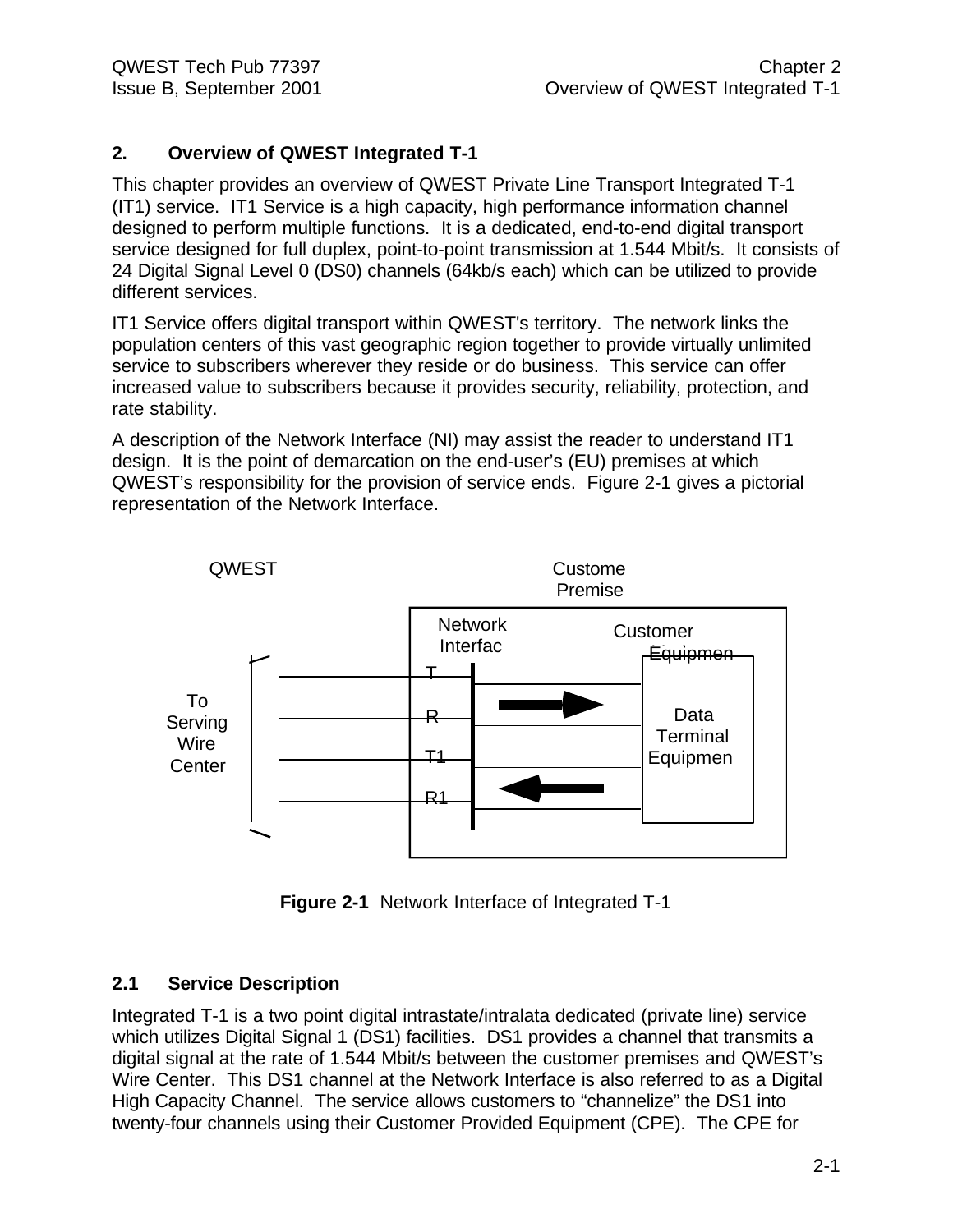Chapter 2 QWEST Tech Pub 77397 Overview of QWEST Integrated T-1 Issue B, September 2001

example may include a Private Branch Exchange (PBX), D4 type channel bank, CODEC equipment or a router. Figure 2-2 describes the general IT1 design.

Customers who own a Multiplexer may purchase IT1 that will include from one to twentyfour voice and data channels. These channels can be utilized for different services at the customer's discretion.

A combination of up to 24 channels are used to transport voice, and/or data applications such as Advanced Voice Channel, Basic Voice Channel, Basic ISDN 2B+D (SLS), Basic Dedicated Digital Data Channel, and Frame Relay Dedicated Digital Data Channel. A description of these services is given in Chapter 5.

These channels can be used to provide facilities for modem pools, file transfer, distance learning applications, imaging, LAN/WAN interconnections, video arrangements, voice tie lines and voice/data multiplexing on a single DS1 facility.

The voice and data services available and Network Channel/Network Channel Interface (NC/NCI) codes for ordering are discussed in Chapter 5.



**Figure 2-2** General Integrated T-1 Design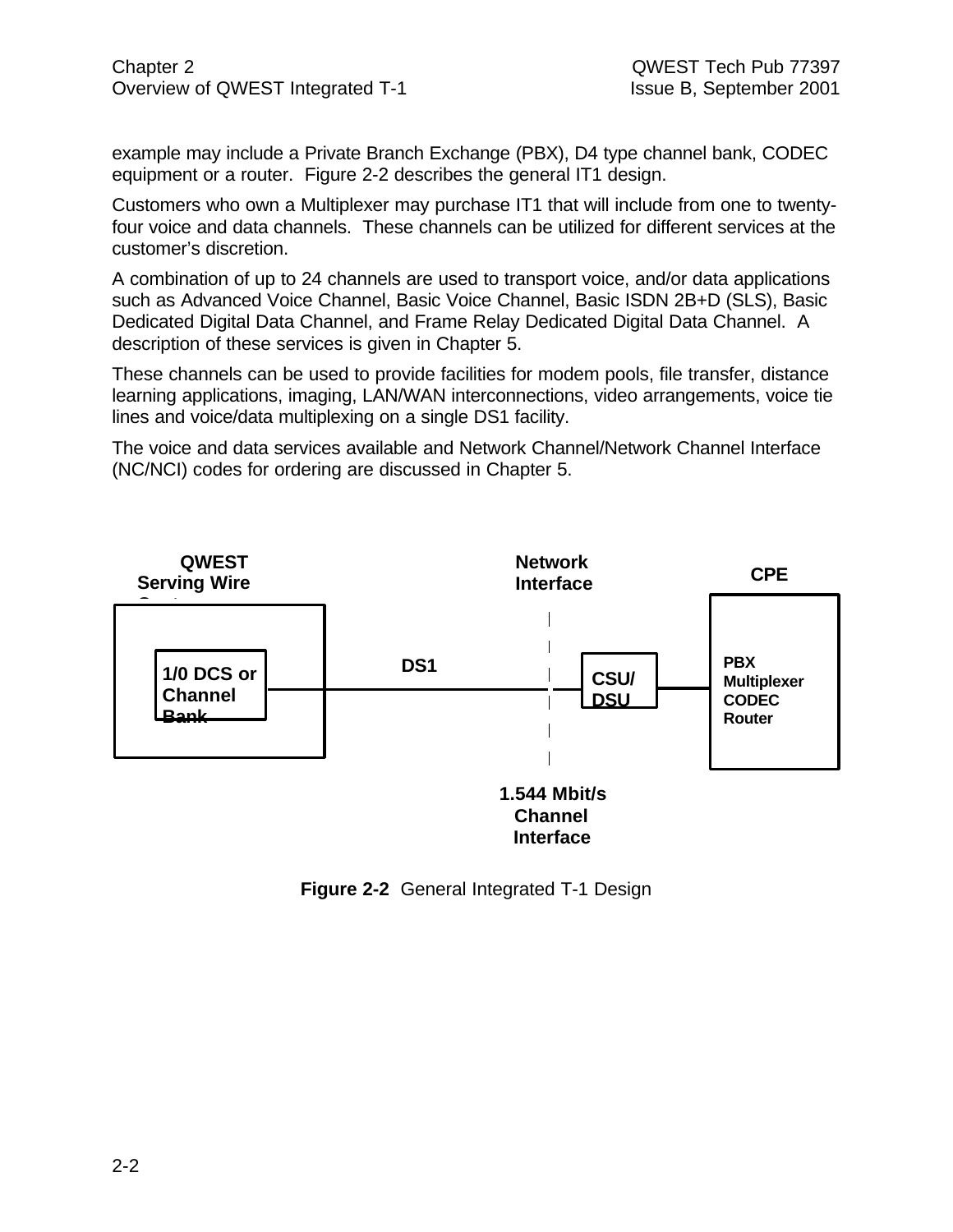# **2.2 Network Architecture**

The customer specifies the number of voice and data channels required for different services (e.g., Advanced Voice Channel, Basic Voice Channel, Basic Dedicated Digital Data Channel, Frame Relay Dedicated Digital Data Channel, Basic ISDN 2B+D (SLS), etc.) Advanced Voice Channels terminate on the Trunk side of the switch, Basic Voice Channels terminate on the line side of the switch using a multiplexer. The multiplexer may be a 1/0 Digital Cross-Connect System (DCS) machine or a channel bank. Frame Relay Dedicated Digital Data Channel Service is directed to a Frame Relay Switch.

The architecture used to provide service to the customer is at QWEST's discretion and is dependent on the facilities available at the Central Office (CO). The network architectures, which use the 1/0 DCS solution, are shown in Figure 2-3. In locations where it is not possible to provide IT1 through a 1/0 DCS, the service will be provisioned via channel banks as shown in Figure 2-4.



**Figure 2-3** IT1 with 1/0 DCS Architecture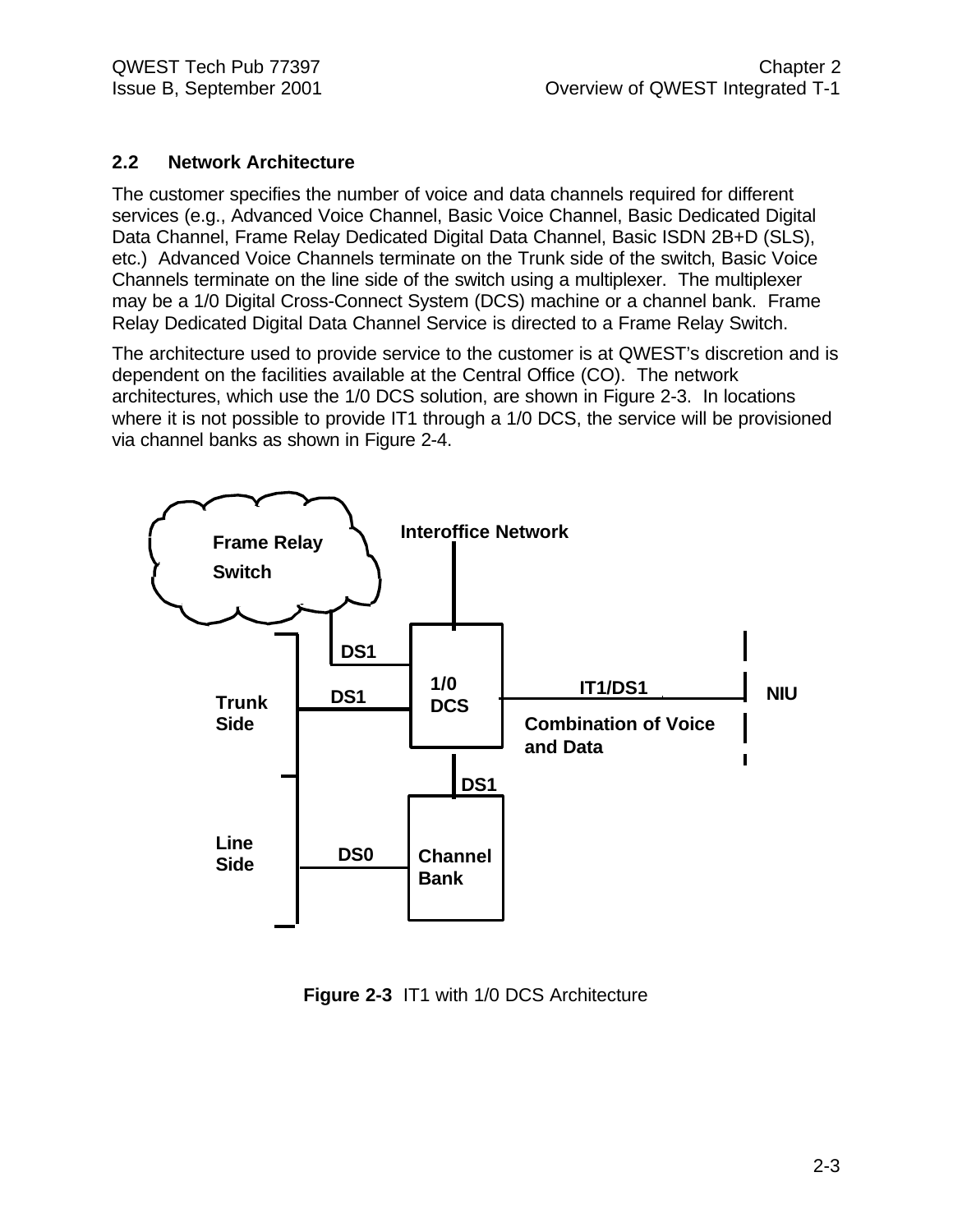

**Figure 2-4** IT1 with Channel Bank Architecture

# **2.3 Availability**

The voice channel which may be ordered on IT1 Service, is provided from either a QWEST analog or digital switch, thereby making the service available across the QWEST 14 state region.

Availability of the Frame Relay Dedicated Digital Data channel is limited to specific metropolitan locations. Availability of the ISDN Basic Rate Access Link is also subject to the type of switch in the serving QWEST Central Office.

Customers may refer to the Local Exchange and Network Services Tariff from their state's Public Utilities Commission Office for the IT1 offering and pricing information.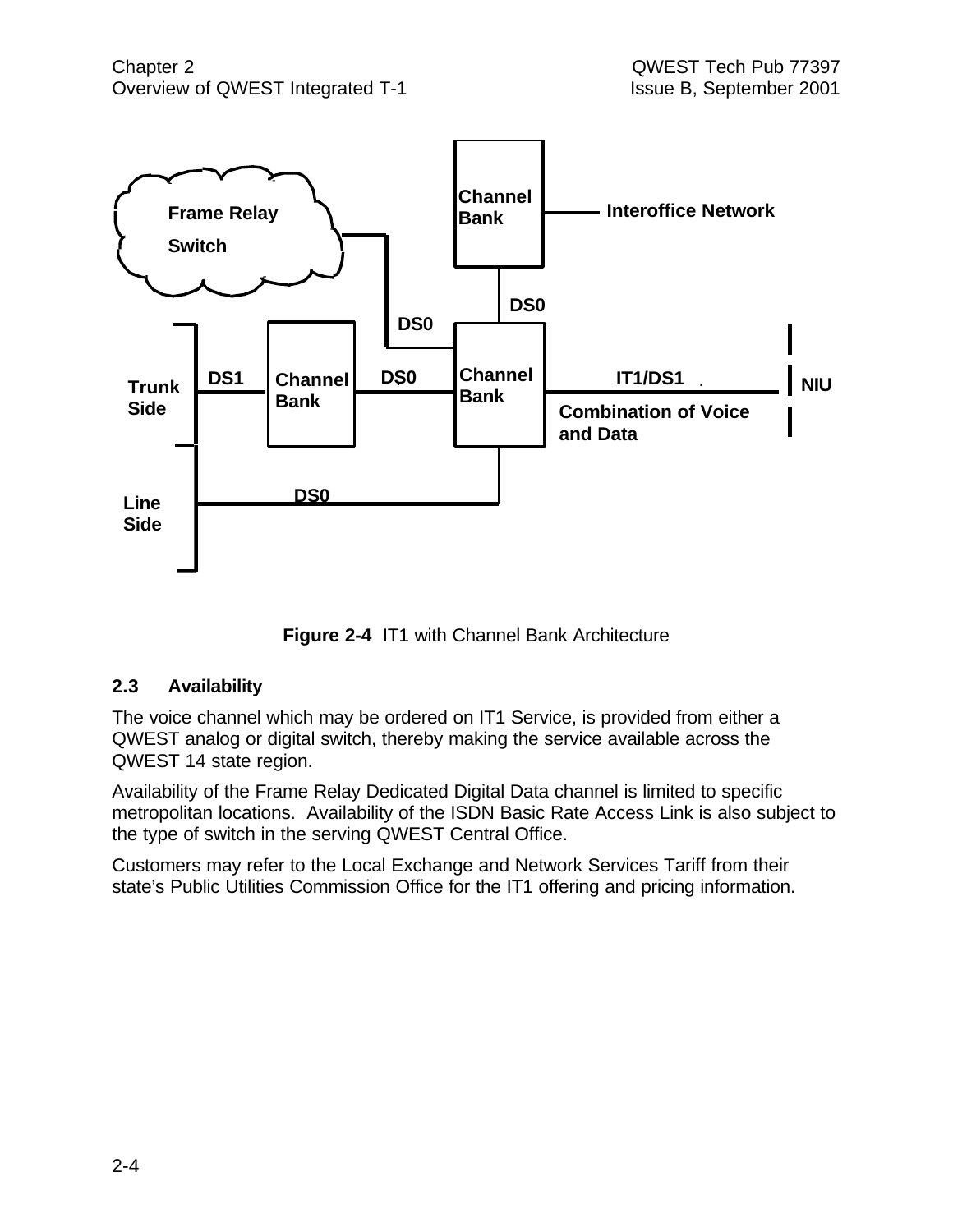# **2.4 Benefits**

Integrated T-1 offers many benefits to each potential customer who:

- Currently owns a digital PBX
- Plans to purchase a new digital PBX or grow their existing PBX
- Wants to save capital expense up front on the purchase of a new PBX
- Wants the reliability and low error rate of digital transmission
- Wants precision timing for call accounting software
- Uses dial-up data
- Requires 56 or 64 kb/s transmission
- Wants to update to current technology
- Needs a reduce loss level on trunks
- Needs Digital Data Service in addition to voice channels
- Wants QWEST's 800 Service to be used with IT1
- Wants Fractional Frame Relay
- Wants to aggregate DS0
- Wants a variety of services on one DS1 pipe at a reduced cost
- Needs secured, reliable, protected and rate stabilized service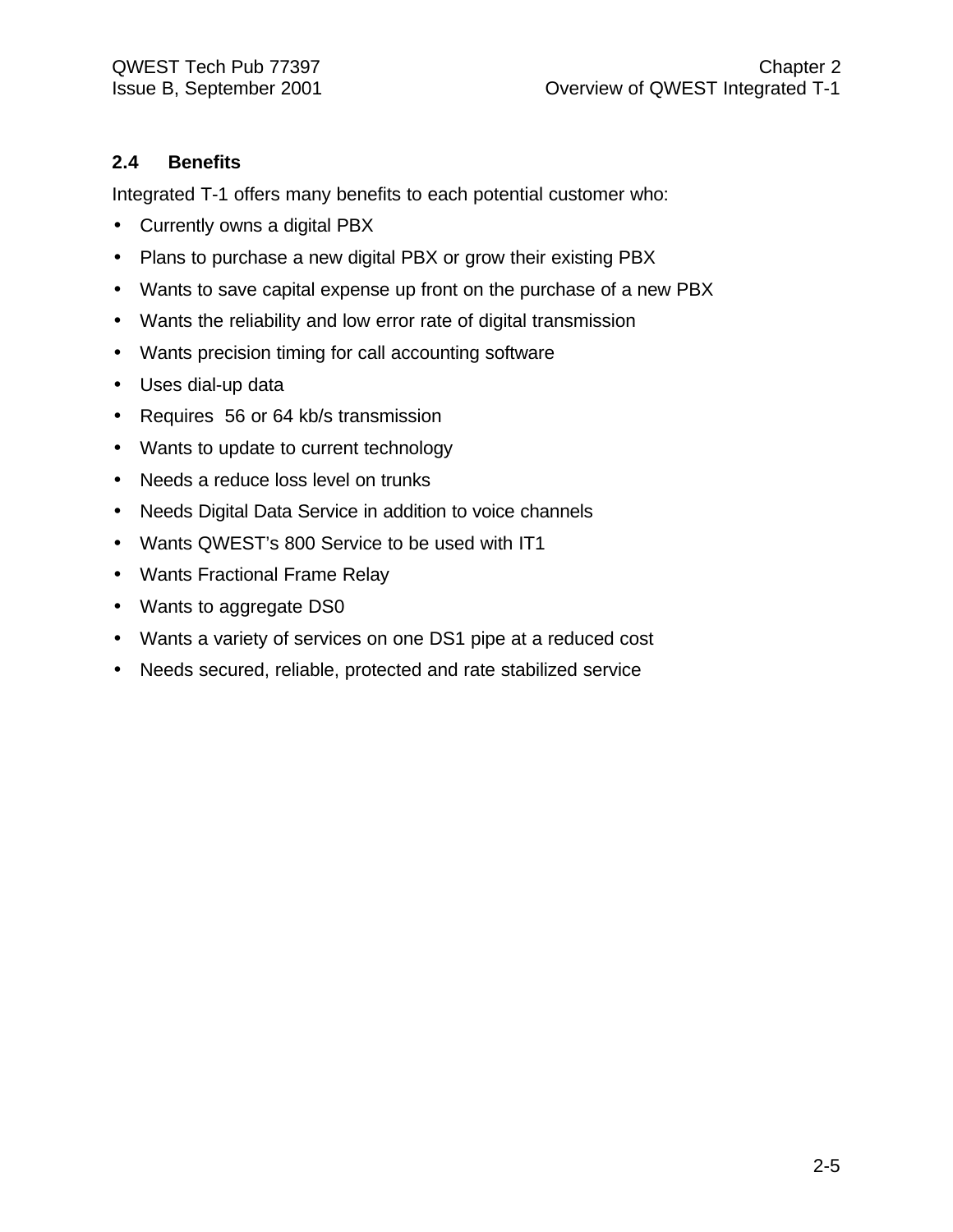|                |     | <b>Chapter and Section</b> | Page |  |  |  |
|----------------|-----|----------------------------|------|--|--|--|
| 3.             |     |                            |      |  |  |  |
|                | 3.1 |                            |      |  |  |  |
|                |     |                            |      |  |  |  |
|                |     |                            |      |  |  |  |
|                | 3.2 |                            |      |  |  |  |
|                |     |                            |      |  |  |  |
|                |     |                            |      |  |  |  |
| <b>Figures</b> |     |                            |      |  |  |  |
|                |     |                            |      |  |  |  |
|                |     |                            |      |  |  |  |
| <b>Tables</b>  |     |                            |      |  |  |  |

| $3 - 1$ |  |  |  |
|---------|--|--|--|
|---------|--|--|--|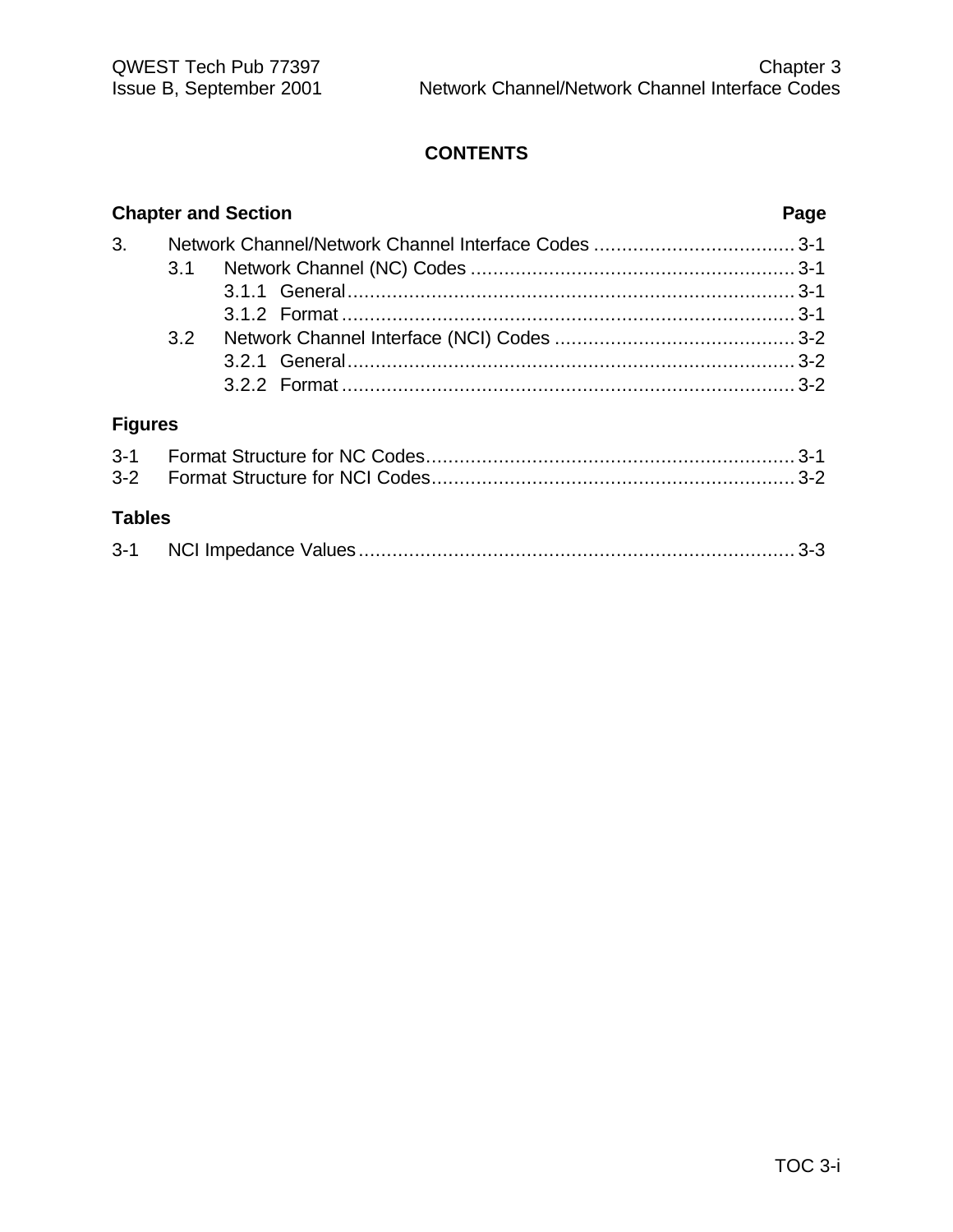# **3. Network Channel/Network Channel Interface Codes**

#### **3.1 Network Channel (NC) Codes**

#### **3.1.1 General**

Network Channel (NC) codes are a part of the Bellcore COMMON LANGUAGE<sup>®</sup> code set. The NC code is used to identify a channel used with the service. This section identifies the available channels and their NC codes.

### **3.1.2 Format**

An NC code is a four-character code with two data elements:

- Channel Code
- Optional Feature Code

The format is illustrated in Figure 3-1.

| ∣Data Element             | Channel Code | <b>Optional Feature Code</b> |          |  |  |
|---------------------------|--------------|------------------------------|----------|--|--|
| <b>Character Position</b> |              |                              |          |  |  |
| <b>Character Key</b>      |              | $X$ or -                     | $X$ or - |  |  |

**Network Channel Code**

 $X =$  Alphanumeric

 $-$  = Hyphen

**Figure 3-1** Format Structure for NC Codes

The **Channel Code** (character positions 1 and 2) is a two-character alpha or alphanumeric code that describes the channel service in an abbreviated form. The channel code will frequently, but not always, be specified as the service code of the special service circuits or the transmission grade of the message trunk circuit. The NC channel code field is always filled.

The **Optional Feature Code** (character positions 3 and 4) is a two-character alpha or alphanumeric or hyphen code that represents the option codes available for each channel code. Varying combinations of this code will allow the customer to enhance the technical performance of the requested channel, or to further identify the type of service. It is also used to specify options such as conditioning, effective 4-wire, multiplexing, etc. The NC optional code field is always filled.

Further information about NC Codes may be found in ANSI T1.223-1997, *Information Interchange — Structure and Representation of Network Channel (NC) and Network Channel Interface (NCI) Codes for the North American Telecommunications System.*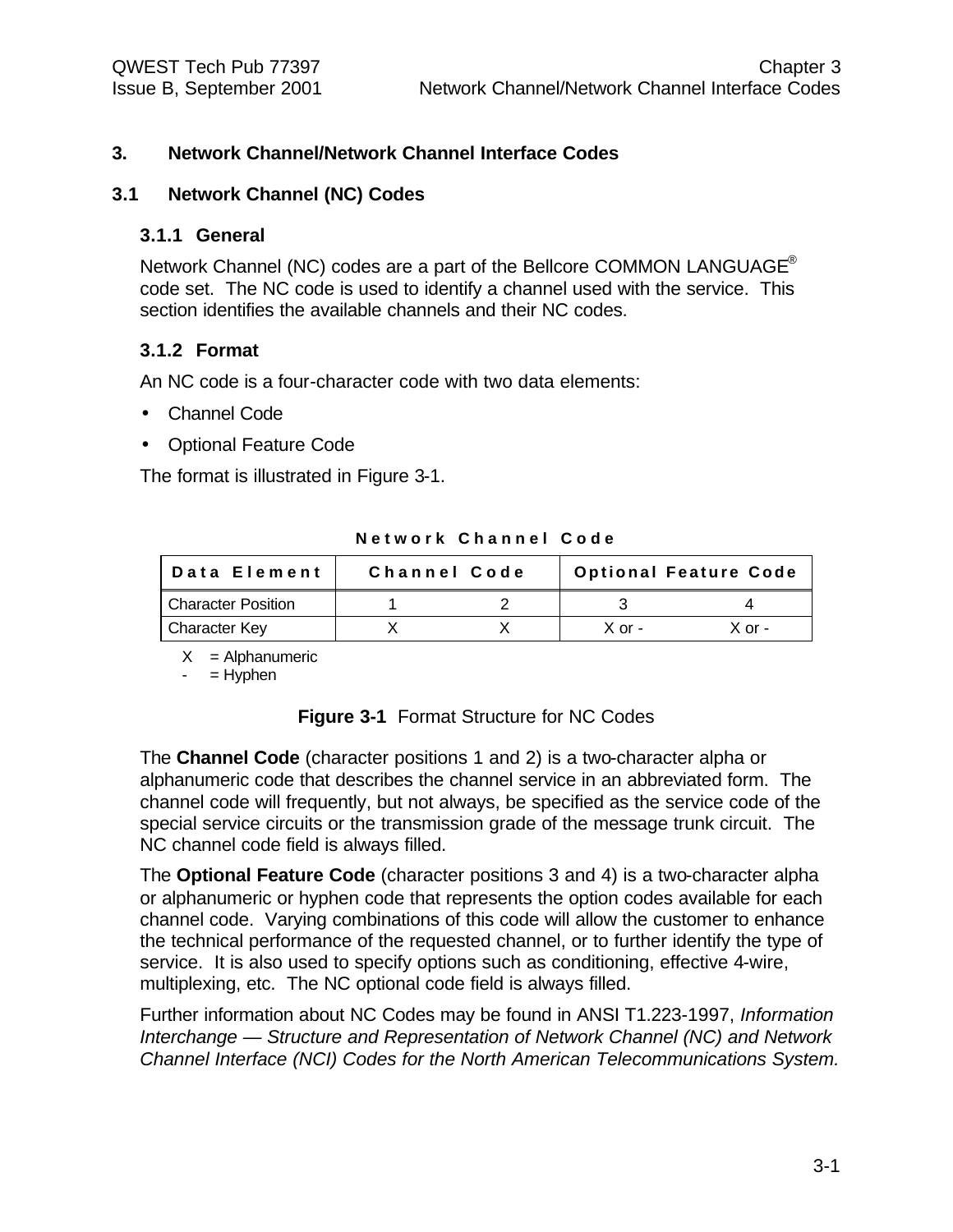# **3.2 Network Channel Interface (NCI) Codes**

#### **3.2.1 General**

Network Channel Interface (NCI) codes are a part of the COMMON LANGUAGE® code set. The NCI code is used to identify a network interface of a service in our mechanized systems.

### **3.2.2 Format**

An NCI code is a maximum twelve-character code that consists of five (5) data elements:

- Total Conductors
- Protocol
- Impedance
- Protocol Options
- Transmission Level Point(s) (TLP) not required for this digital service.

The first three fields are required. The last two are optional. The format is illustrated in Figure 3-2.

| <b>Total Conductors</b> |   |   | <b>Protocol</b> |        | D |   | <b>Protocol Options</b> |   | D         |        | <b>TLP Level</b> |
|-------------------------|---|---|-----------------|--------|---|---|-------------------------|---|-----------|--------|------------------|
|                         |   |   |                 | m<br>р | е |   |                         |   | e         |        | R<br>е           |
|                         |   |   |                 | е<br>d | m |   |                         |   | m         | a<br>n | C<br>e           |
|                         |   |   |                 | a<br>n |   |   |                         |   |           | S<br>m | ν                |
|                         |   |   |                 | c<br>е | е |   |                         |   | e         |        | е                |
|                         | 2 | 3 | 4               | 5      | 6 | 7 | 8                       | 9 | 10        | 11     | 12 <sup>°</sup>  |
| N                       | Ν | Α | Α               | Χ      |   | X | Χ                       | Х | $\bullet$ | X or - | X or -           |

**Network Channel Interface Code**

 $A = Alpha$ 

 $N =$  Numeric

 $X =$  Alphanumeric

• = Delimiter (normally a period)

 $-$  = Hyphen

| <b>Figure 3-2 Format Structure for NCI Codes</b> |  |  |  |
|--------------------------------------------------|--|--|--|
|--------------------------------------------------|--|--|--|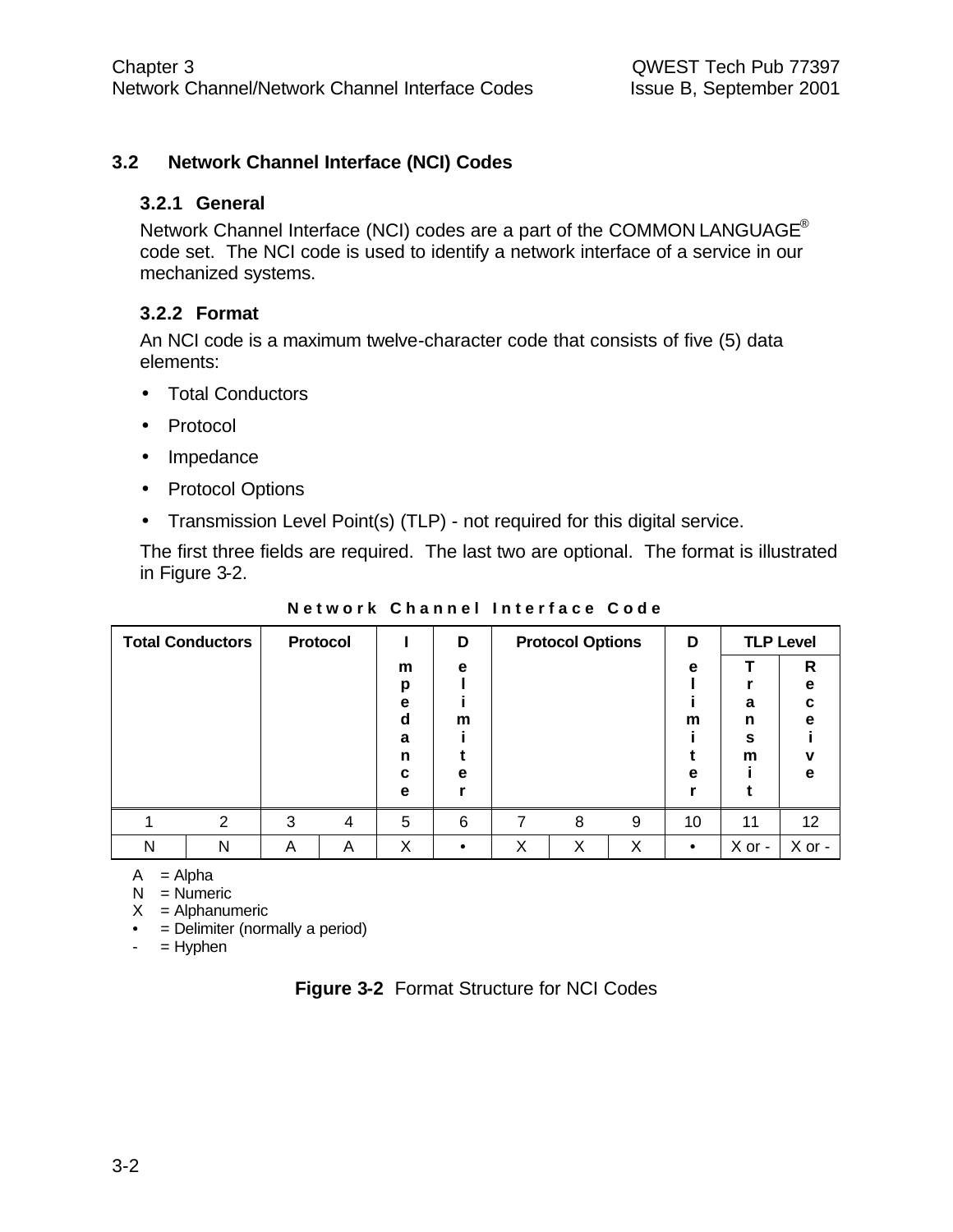**Total Conductors** (character positions 1 and 2) is a two-character numeric code that represents the total number of physical conductors (e.g., wires or fibers) required at the interface.

**Protocol** (character position 3 and 4) is a two-character alpha code that defines requirements for the interface regarding signaling/transmission.

**Impedance** (character position 5) is a one-character alpha or numeric code representing the nominal reference impedance that will terminate the channel for the purpose of evaluating transmission performance. Values are listed in Table 3-1.

| Impedance in Ohms<br>(Character Position 5) |      |            |                |
|---------------------------------------------|------|------------|----------------|
| Data Value                                  | Code | Data Value | Code           |
| 110                                         | O    | 124        |                |
| 150                                         |      | Variable   | 8              |
| 600                                         | 2    | 100        | 9              |
| 900                                         | $3*$ | Fiber      | F              |
| 1200                                        | 4    | Radio      | $\overline{z}$ |
| 135                                         | 5    | 50 Coaxial | C              |
| 75                                          | 6    |            |                |

| Table 3-1 NCI Impedance Values |  |
|--------------------------------|--|
|--------------------------------|--|

\* Except for interface code 04DD3, the impedance character 3, when used with a 4-wire voice-frequency path at the POT, denotes a historical customer (IC) provided transmission termination rather than a 900 ohm impedance. Such terminations were provided by customers in accordance with FCC Docket No. 20099 settlement Agreement and by Automatic Transmission Test and Control Circuit used in the previous provisioning process.

**Protocol Options** (character positions 7, 8, and 9) is a one to three-character alpha, numeric, or alphanumeric code that describes additional features (e.g., bit rate or bandwidth) on the Protocol to be used. It is an optional field that is always left justified.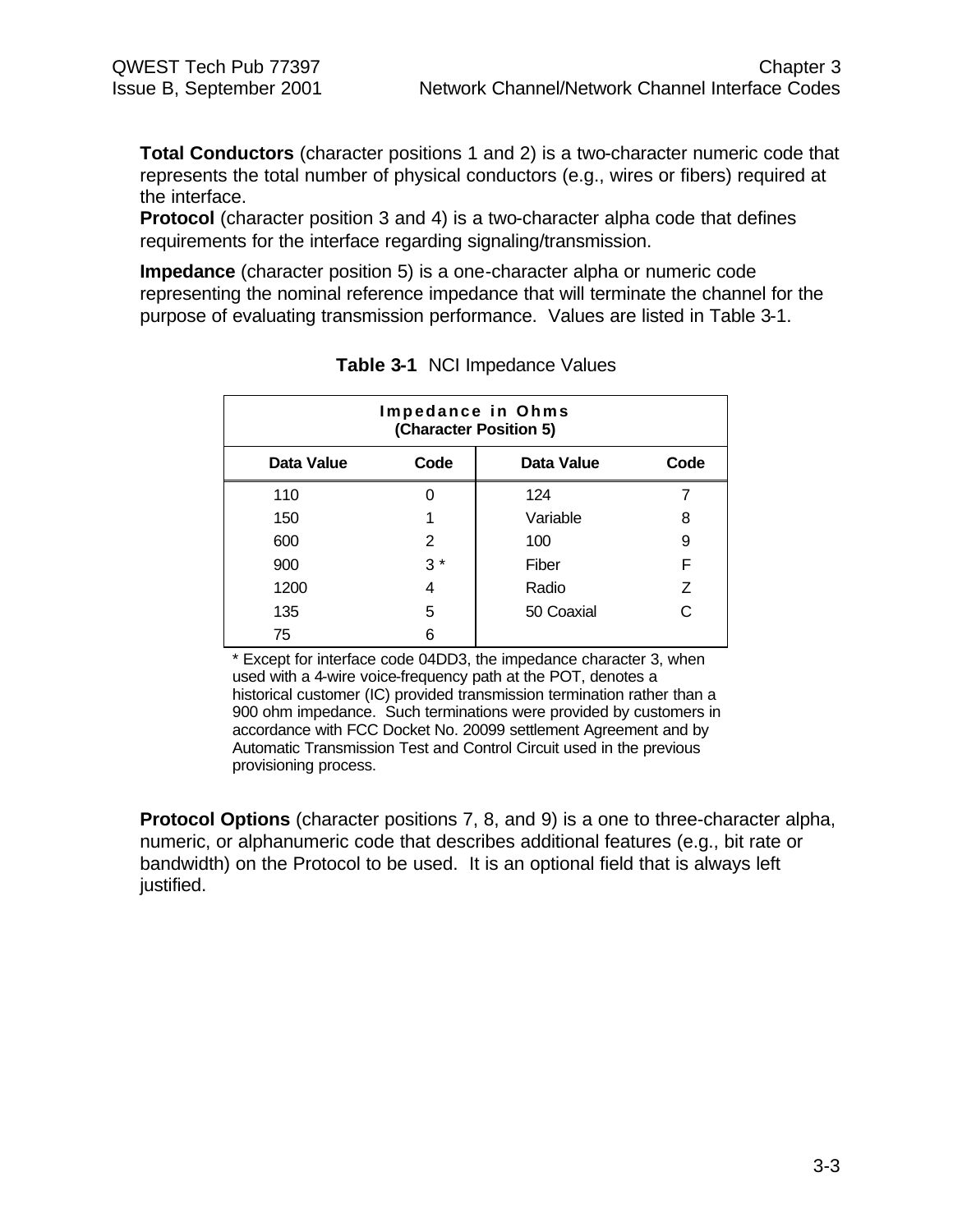# **Chapter and Section Page** 4. Options Available on QWEST Integrated T-1 Service................................... 4-1 4.1 Introduction..................................................................................... 4-1 4.2 Frame Formats............................................................................... 4-1 4.2.1 Superframe (SF)................................................................... 4-1 4.2.2 Extended Superframe (ESF) - General ................................... 4-2 4.3 Compatible Network Channel Interface (NCI) Codes.......................... 4-2 4.4 NCI Code Function.......................................................................... 4-2 4.4.1 NCI Codes with CO Multiplexing............................................. 4-3 4.5 Protocol Codes - CS and DU ........................................................... 4-4 4.5.1 Protocol Option Codes - Master List....................................... 4-5

# **Tables**

| 4-1 Codes for Customer Premises to CO Channel with a CO Multiplexer  4-3 |
|--------------------------------------------------------------------------|
|                                                                          |
|                                                                          |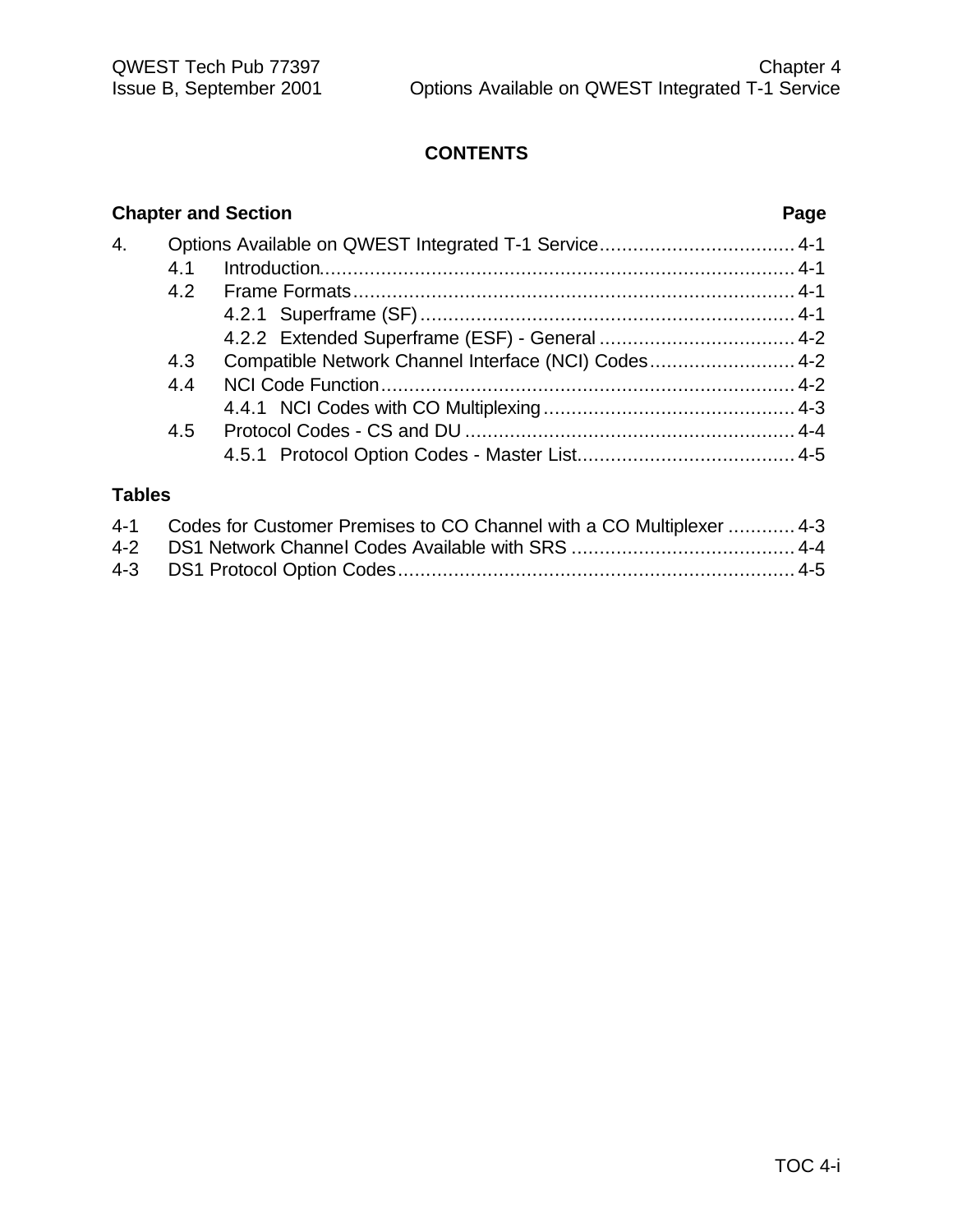# **4. Options Available on QWEST Integrated T-1 Service**

# **4.1 Introduction**

In the North American hierarchy of digital bit-rates, 1.544 Mbit/s is defined as *Digital Signal level 1*, the short form of which *(DS1)*, is being used throughout this document. IT1 will utilize *Digital Signal level 1* (DS1) for signal transport. Since transmission is digital from end-to-end, the signal is clean and pure; free of crosstalk, amplified noise and distortion. Network control centers in major cities throughout the QWEST territory ensure exacting standards of reliability 24 hours a day, seven days a week.

A number of optional enhancements are available with IT1 service. Some of these are CO Multiplexing, Clear Channel Capability, Extended Superframe, Customer Controlled Reconfiguration, Synchronization, etc. There are a number of applications available on an IT1 channel. Some examples of situations where IT1 can be applied are Disaster Recovery, Improved Front-End Processor Performance, Centralized Data Processing, High Speed Host to Host Channel Networking, Inter-PBX Voice Communications, Integrated Voice/Data, Video Transmissions Applications, etc.

IT1 channel interface options include a choice of *frame format* and *line code* of the digital signal. Each of these have service quality implications. Terminal equipment at both ends of an IT1 channel must use the same line code and must use compatible frame formats. Vendors of End-User (EU) customer equipment will usually include recommendations that describe the interface characteristics to be ordered from QWEST. The vendors' option list will be based on the features available in their equipment. Not all terminal equipment or *Network Channel Terminating Equipment* (NCTE) have equal capabilities so some options should be considered before equipment is selected.

An overview of these options/applications can be obtained from QWEST's Technical Publication 77375, *1.544 Mbit/s Channel Interfaces*.

# **4.2 Frame Formats**

All IT1 frame formats include a repeated reference-sequence of bits (frame-bits) that enclose transmitted user data, providing the ability for receivers of the signal to identify byte and frame boundaries for demultiplexing the data. Some frame formats not only provide this elementary synchronizing function, but also provide optional enhancements that greatly improve the ability of the customer to monitor the quality of the signal being transported. Frame formats and their advantages and disadvantages are discussed below.

# **4.2.1 Superframe (SF)**

The *Superframe* (SF) frame format is also known as *D4* framing. Because of its age, it is the most widely used DS1 frame format. One Superframe consists of 12 DS1 frames. The SF *frame pattern* is 12 bits in length, and one bit of the pattern is transmitted sequentially as the 1st bit of each DS1 frame. The SF format has a limited ability to measure the performance of the DS1.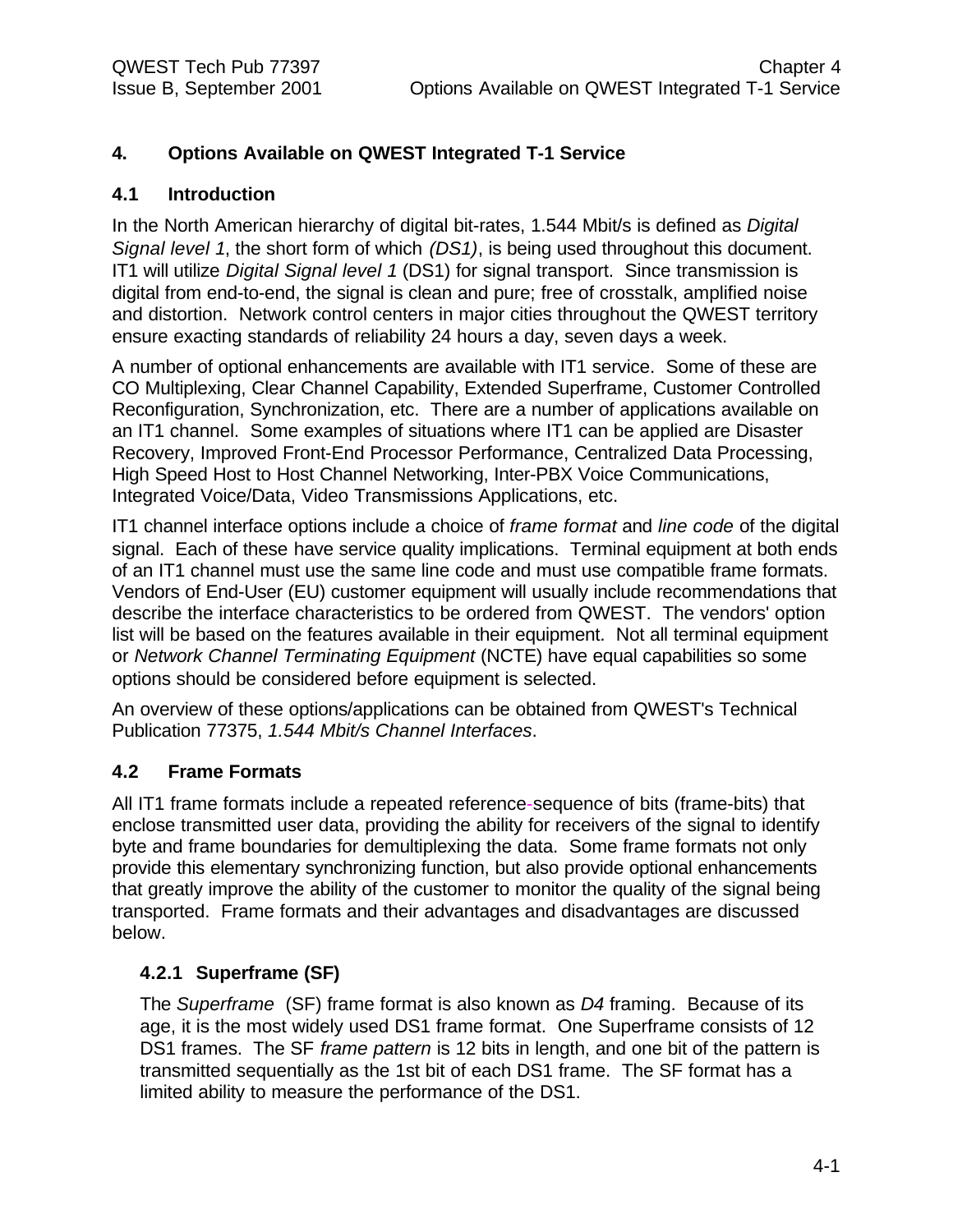# **4.2.2 Extended Superframe (ESF) - General**

There are multiple versions of the *Extended Superfram*e (ESF) format. In all versions, the extended superframe is 24 DS1 frames in length, and the ESF frame pattern is only 6 bits in length. Since there is one "frame-bit" per DS1 frame, this leaves 18 for other purposes, allowing for enhanced performance monitoring.

In all ESF versions, the 18 bits per ESF that are not needed to synchronize the equipment, are time-shared (time division multiplexed) to provide:

- Channel for the transmission of a CRC-6 (6 bit Cyclic Redundancy Check) value, and
- A 4 kbit/s data link.

# **4.3 Compatible Network Channel Interface (NCI) Codes**

Electrical signal specifications at an Interface are encoded into *NCI codes.* Customers provide a *Network Channel Interface (NCI) code* to QWEST to advise the Engineer of the specific technical requirements at a Network Interface.

This section provides compatibility information for the IT1 NCI codes that may be used at an IT1 interface with QWEST. Not all Interfaces are available with all QWEST services. Other Technical Publications or Service Publications discuss the services that may be available using interfaces disclosed in this publication.

# **4.4 NCI Code Function**

Optional NCI coding for IT1 interfaces provides the following:

- Frame format several options
	- Superframe (SF)
	- ANSI Extended Superframe (ESF)
	- Non-ANSI ESF
- Line code two options
	- Alternate Mark Inversion (AMI)
	- Binary 8 Zero Substitution (B8ZS)

It is recommended that the customer should order B8ZS for their IT1 if any of the DS0 channels require clear channel capability such as Digital Data Service (DDS) or ISDN Basic Rate/Single Line Service.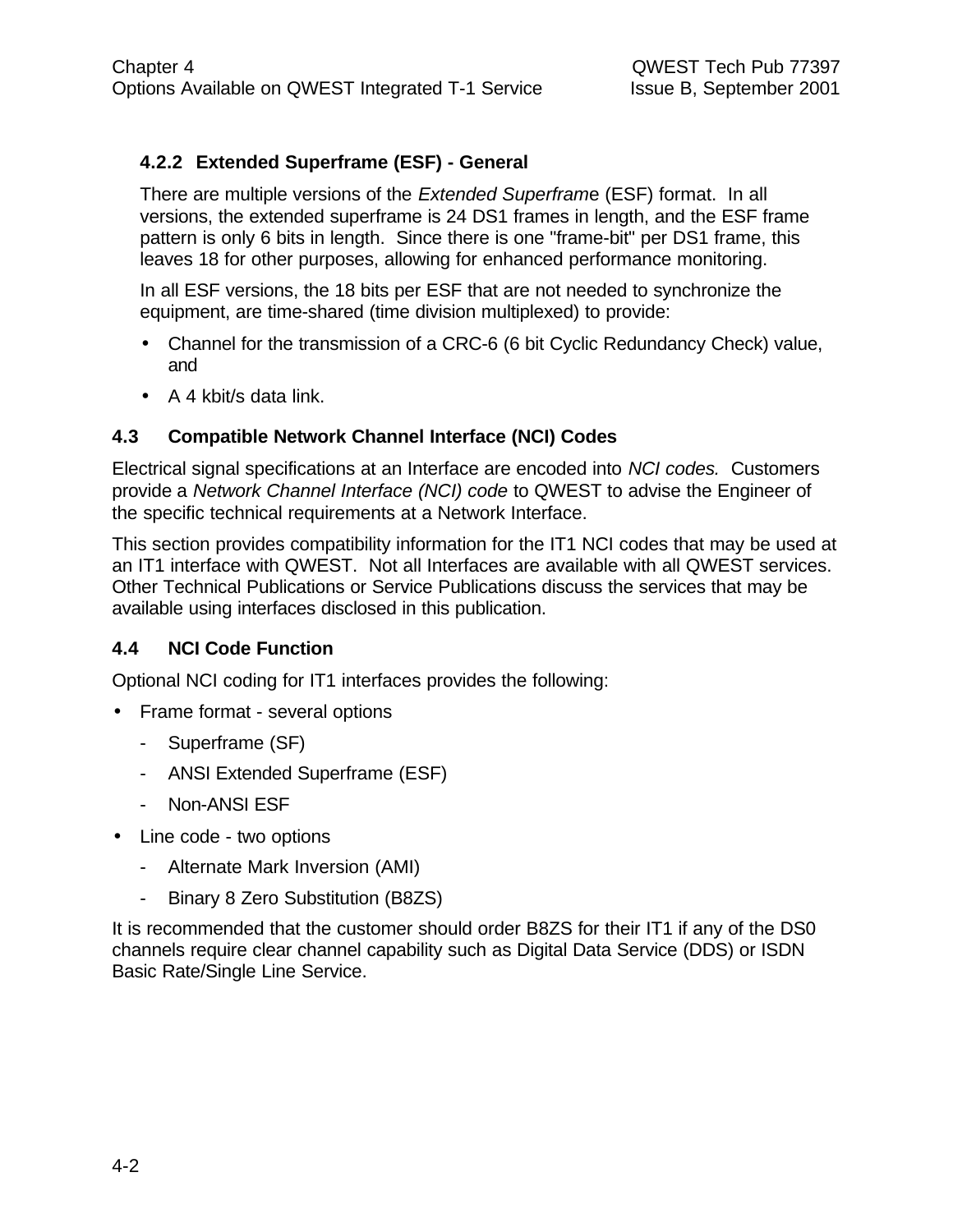# **4.4.1 NCI Codes with CO Multiplexing**

Central Office Multiplexing gives flexibility to DS1 and DS0 services with its ability to multiplex a number of lower bit rate channels into a higher bit rate channel or to perform the reverse. DS1 multiplexing includes DS1 to analog (voice band signals) and DS1 to DS0 (digital data signals). Table 4-1 shows the NCI code with CO Multiplexing.

|  |  | <b>Table 4-1</b> Codes for Customer Premises to CO Channel with a CO Multiplexer |
|--|--|----------------------------------------------------------------------------------|
|  |  |                                                                                  |

| <b>Equipment</b><br><b>Frame Format and</b><br><b>Line Code</b> | <b>NC</b><br>Code<br>see note | <b>NCI at</b><br><b>End-User</b><br>premises |
|-----------------------------------------------------------------|-------------------------------|----------------------------------------------|
| Frame Format= SF<br>Line Code= AMI                              | $HC - G$                      | 04DU9.BN or BX                               |
| Frame Format= SF<br>Line Code= B8ZS                             | HCZG                          | 04DU9.DN or DX                               |
| Frame Format= ANSI ESF<br>Line Code= AMI                        | HCDG                          | 04DU9.1KN or 1KX                             |
| Frame Format= ANSI-ESF<br>LineCode= B8ZS                        | HCEG                          | 04DU9.1SN or 1SX                             |
| Frame Format=non-ANSI ESF<br>Line Code= AMI                     | HCFG                          | 04DU9.CN or CX                               |
| Frame Format=non-ANSI ESF<br>Line Code= B8ZS                    | HCGG                          | 04DU9.SN or SX                               |

**NOTE:** In Column B, the NC code 4th character G has the following multiplexer (MUX) type definitions:

 $G = QWEST CO DS1$  to voice and digital data mux.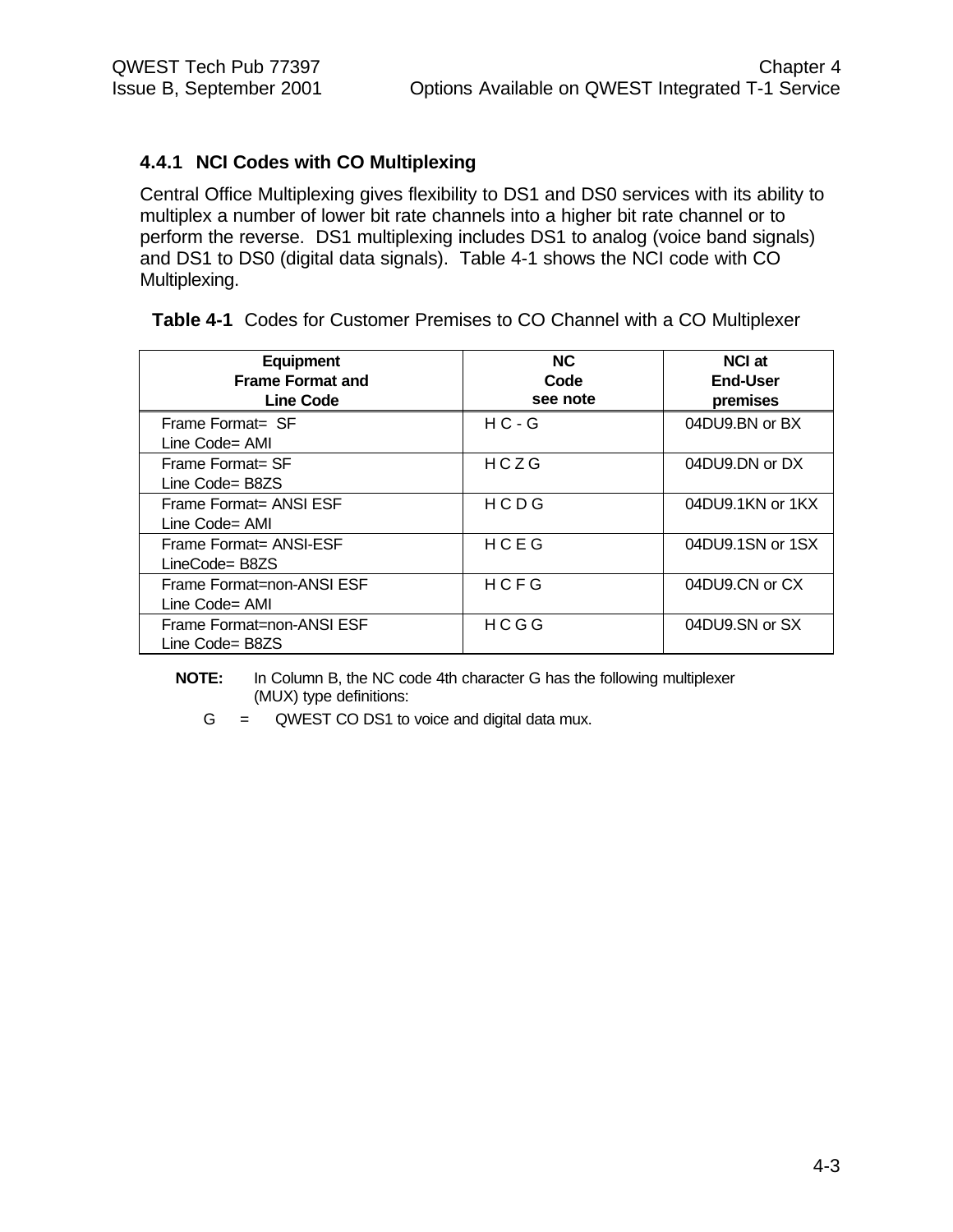The following Table provides a listing of available DS1 Network Channel codes that additionally have a Shared Ring Service (SRS) service option.

| <b>Equipment</b><br><b>Frame Format and</b><br>Line Code | <b>NC Code</b><br><b>DS1 Premium on SRS</b> | NCI at End-<br>User premis |
|----------------------------------------------------------|---------------------------------------------|----------------------------|
| Frame Format= SF<br>Line Code= AMI                       | HCPG                                        | 04DU9.BN or BX             |
| Frame Format= SF<br>Line Code= B8ZS                      | HCTG                                        | $04DU9$ DN or DX           |
| Frame Format= ANSI-ESF<br>Line Code= AMI                 | HCUG                                        | 04DU9.1KN or 1KX           |
| Frame Format= ANSI-ESF<br>LineCode= B8ZS                 | HCVG                                        | 04DU9.1SN or 1SX           |
| Frame Format=non-ANSI ESF<br>Line Code= AMI              | H C W G                                     | 04DU9.CN or CX             |
| Frame Format=non-ANSI ESF<br>Line Code= B8ZS             | HCYG                                        | 04DU9.SN or SX             |

| Table 4-2 DS1 Network Channel Codes Available with SRS |  |
|--------------------------------------------------------|--|
|--------------------------------------------------------|--|

# **4.5 Protocol Codes - CS and DU**

Protocol Code *DU* denotes the interface between QWEST and End-User equipment at an End-User premises. It is commonly called an *Access Interface*. Protocol Option codes, discussed later, provide two interface options: a *Conventional Interface* and a *Digital Signal Level 1 Cross-Connect (DSX-1) Interface.*

Protocol Code *CS* provides a signal that conforms to DSX-1, which is part of the North American digital hierarchy for the cross-connect of digital signals. *CS* also denotes that the channel terminates on a QWEST Digital Cross-Connect System (DCS).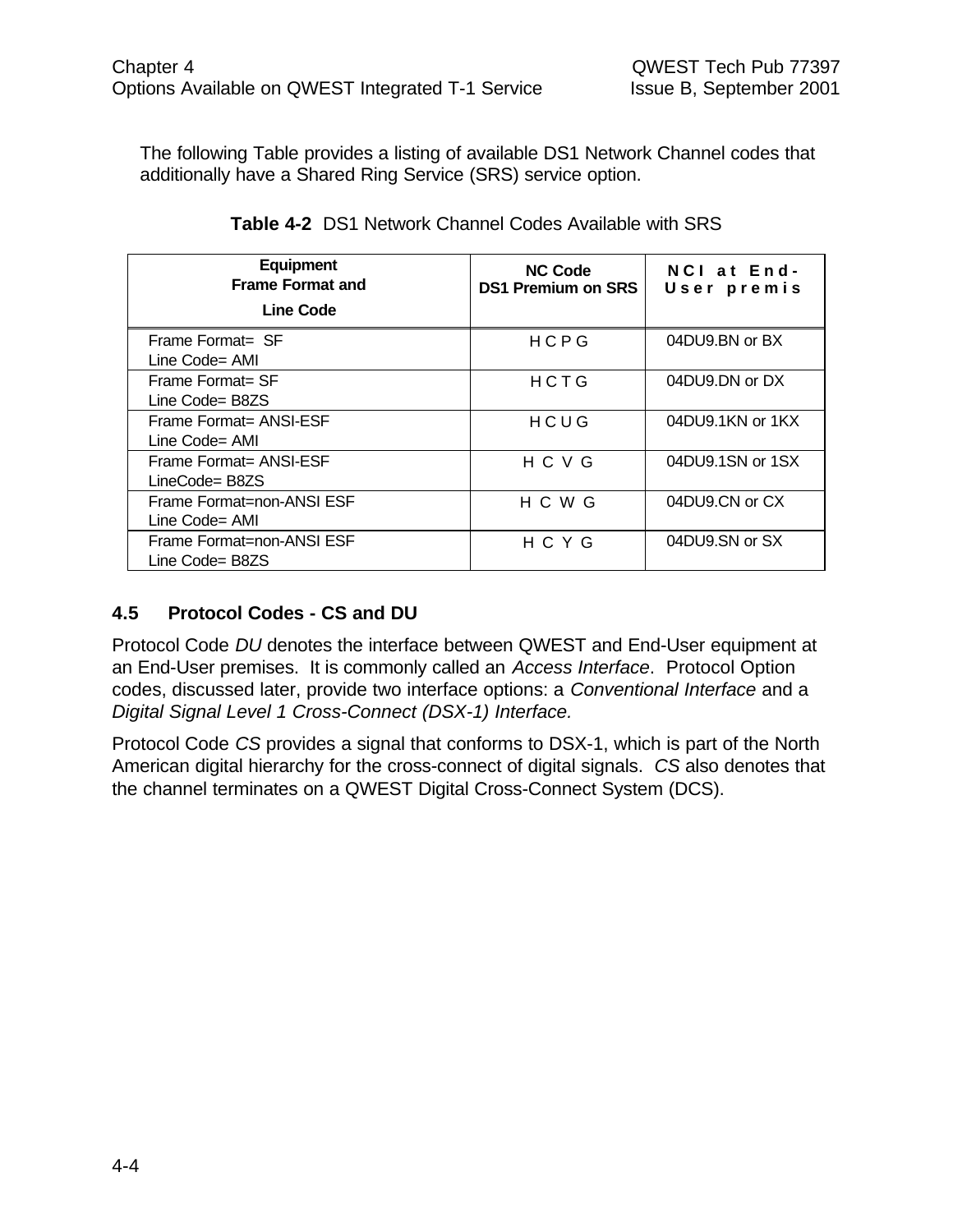### **4.5.1 Protocol Option Codes - Master List**

IT1 terminal equipment varies in its frame format and line code capability, so not every Protocol Option code is available for every service. Table 4-2 lists the Protocol Option codes that may be used with QWEST DS1 channels. Additionally, the table provides the Option Code suffix for selection of the End-User premises Conventional and DSX-1 interfaces.

|           | <b>Permissible End-User Premises</b><br><b>Interface, Protocol Option Codes</b> |      | <b>Permissible Carrier Premises</b><br><b>Interface, Protocol Option</b><br>Codes |
|-----------|---------------------------------------------------------------------------------|------|-----------------------------------------------------------------------------------|
| Code      | <b>Meaning</b>                                                                  | Code | <b>Meaning</b>                                                                    |
| <b>BN</b> | SF / AMI / Conventional interface /                                             | 15   | <b>SF with AMI</b>                                                                |
|           | $CSU$ power = no                                                                |      |                                                                                   |
| <b>BX</b> | SF / AMI / DSX-1 interface                                                      |      |                                                                                   |
| <b>CN</b> | non-ANSI ESF / AMI / Conventional<br>interface / CSU power = $no$               | 15K  | non-ANSI ESF with AMI                                                             |
| <b>CX</b> | non-ANSI ESF / AMI / DSX-1 interface                                            |      |                                                                                   |
| <b>DN</b> | SF / B8ZS / Conventional interface /                                            | 15B  | SF with B8ZS                                                                      |
|           | $CSU$ power = no                                                                |      |                                                                                   |
| <b>DX</b> | SF with B8ZS / DSX-1 interface                                                  |      |                                                                                   |
| <b>SN</b> | non-ANSI ESF / B8ZS / Conventional<br>interface/ CSU power = no                 | 15S  | non-ANSI ESF with B8ZS                                                            |
| <b>SX</b> | non-ANSI ESF / B8ZS / DSX-1 interface                                           |      |                                                                                   |
| 1KN       | ANSI ESF / AMI / Conventional interface /                                       | 1K   | ANSI ESF with AMI                                                                 |
|           | $CSU$ power = no                                                                |      |                                                                                   |
| 1KX       | ANSI ESF / AMI / DSX-1 interface                                                |      |                                                                                   |
| 1SN       | ANSI ESF / B8ZS / Conventional interface /<br>$CSU$ power = no                  | 1S   | ANSI ESF with B8ZS                                                                |
| 1SX       | ANSI ESF / B8ZS / DSX-1 interface                                               |      |                                                                                   |
| AMI=      | Bipolar Alternate Mark Inversion line code: ref. - ANSI T1.102-1993 or          |      |                                                                                   |

### **Table 4-3** DS1 Protocol Option Codes

| $AMI=$          | Bipolar Alternate Mark Inversion line code: ref. - ANSI T1.102-1993 or               |
|-----------------|--------------------------------------------------------------------------------------|
|                 | ANSI T1.403-1995                                                                     |
| $B8ZS=$         | Binary, 8 zero substitution line code: ref. - ANSI T1.102-1993 or ANSI T1.403-1995   |
| $ESF =$<br>1995 | Extended Superframe frame format: ANSI ESF - Format only: ref. ANSI T1.403-          |
|                 | Non-ANSI ESF - Format only: ref. AT&T PUB 54016 and similar proprietary<br>documents |
| $SF =$          | Superframe frame format: Format only: ref. Bellcore GR-54-CORE                       |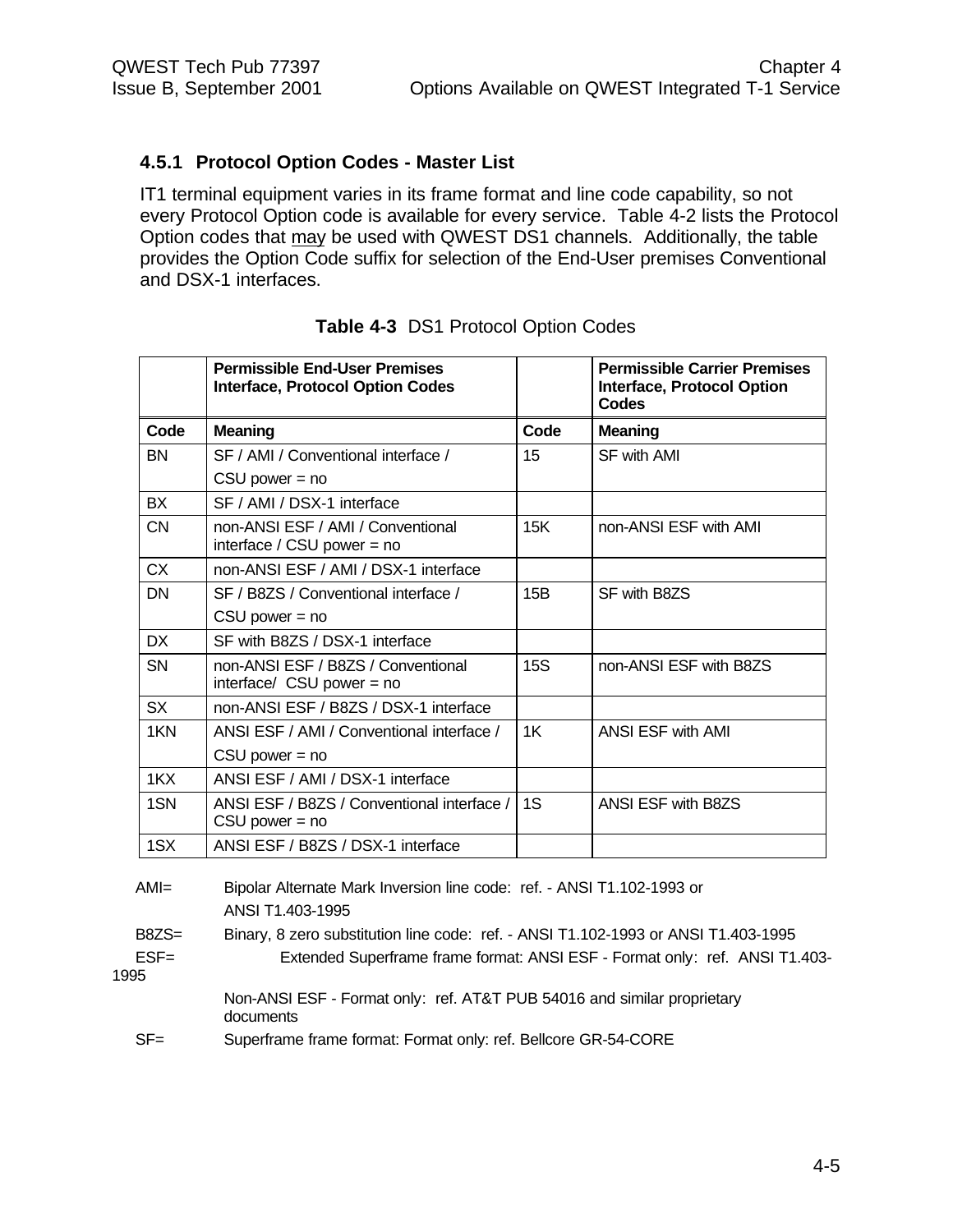# **Chapter and Section Page**

| 5. |     |  |
|----|-----|--|
|    |     |  |
|    |     |  |
|    |     |  |
|    |     |  |
|    | 5.3 |  |
|    |     |  |
|    |     |  |

# **Tables**

| $5 - 2$ |                                                                           |  |
|---------|---------------------------------------------------------------------------|--|
|         |                                                                           |  |
|         | 5-4 NC Codes for Ordering Basic Dedicated Digital Data Channel 5-3        |  |
|         | 5-5 NC Codes for Ordering Frame Relay Dedicated Digital Data Channel  5-4 |  |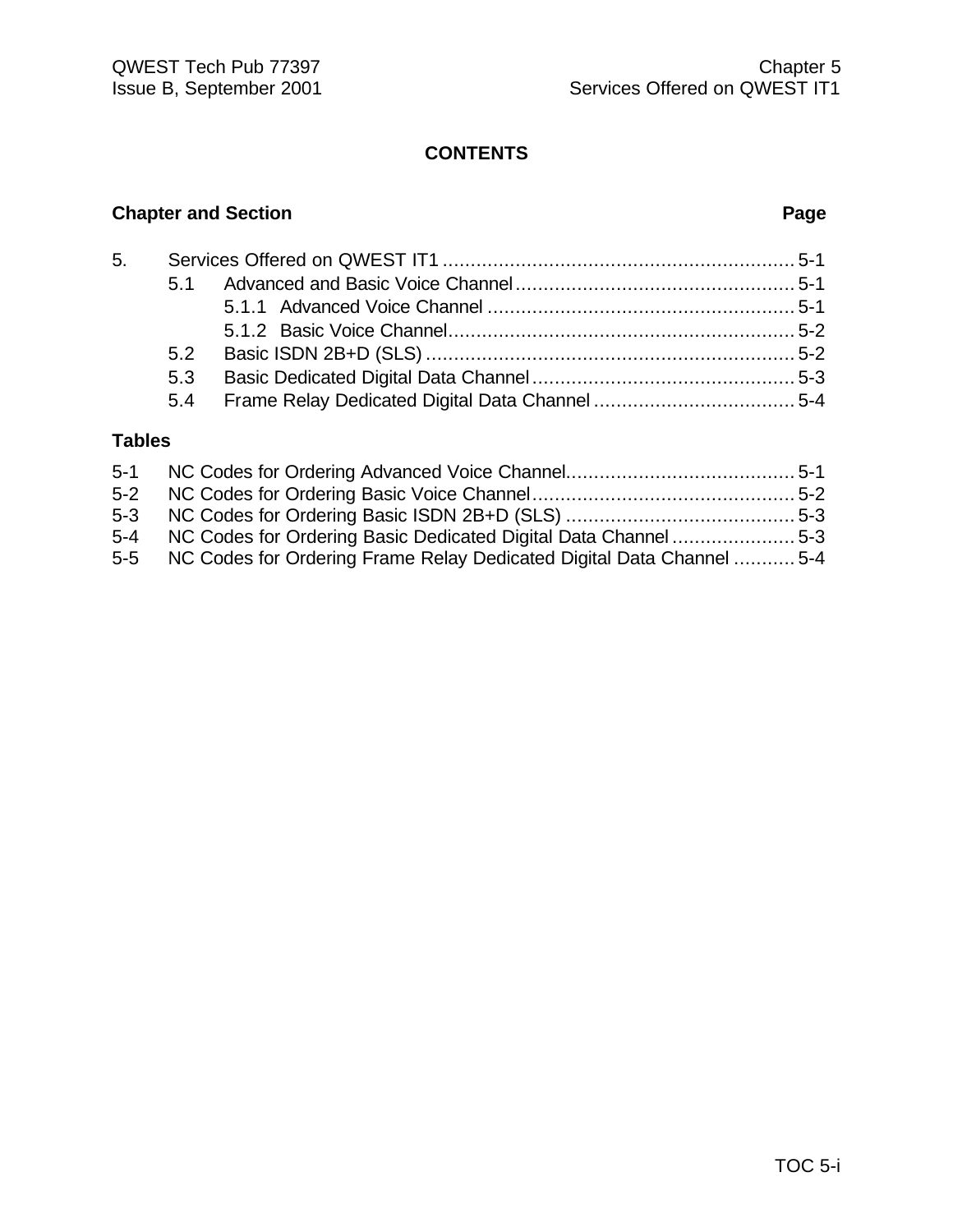# **5. Services Offered on QWEST IT1**

As mentioned in Chapter 2, combinations of up to 24 voice and data channels are used for voice, and/or data applications on a single DS1 pipe. These applications are Advanced Voice Channel, Basic Voice Channel, Basic ISDN 2B+D (SLS), Basic Dedicated Digital Data Channel, and Frame Relay Dedicated Digital Data Channel. These services are briefly discussed below.

# **5.1 Advanced and Basic Voice Channel**

Advanced and Basic Voice Channel provide channels on IT1 service which transmits a digital signal at the rate of 1.544 Mbit/s between the customer premises and QWEST's serving wire center switch. The customer can assign any number of these channels to the line side or the trunk side of QWEST's central office switch. The two terminations within the switch, the line interface unit verses the trunk interface unit, determine the channel options, i.e., Advanced Voice Channel, Basic Voice Channel.

# **5.1.1 Advanced Voice Channel**

The option of terminating the channels into the trunk unit of the switch is called an Advanced Voice Channel. The customer should order this service if their equipment requires trunk side features such as Direct Inward Dial (DID), Direct Outward Dial (DOD) or 2 way DID.

| NC.<br>Code | <b>Voice Grade</b><br><b>Channel Service</b> | <b>Technical</b><br><b>Performance</b>                     |
|-------------|----------------------------------------------|------------------------------------------------------------|
| <b>UDGT</b> | <b>Advanced Trunk</b>                        | Direct Inward Dial (DID) Trunk                             |
| <b>UDGY</b> | <b>Advanced Trunk</b>                        | Direct Outward Dial (DOD) Trunk<br>with Answer Supervision |
| <b>UDGM</b> | <b>Advanced Trunk</b>                        | 2-Way DID/DOD Trunk with Answer<br>Supervision             |

| Table 5-1 NC Codes for Ordering Advanced Voice Channel |  |  |  |  |
|--------------------------------------------------------|--|--|--|--|
|--------------------------------------------------------|--|--|--|--|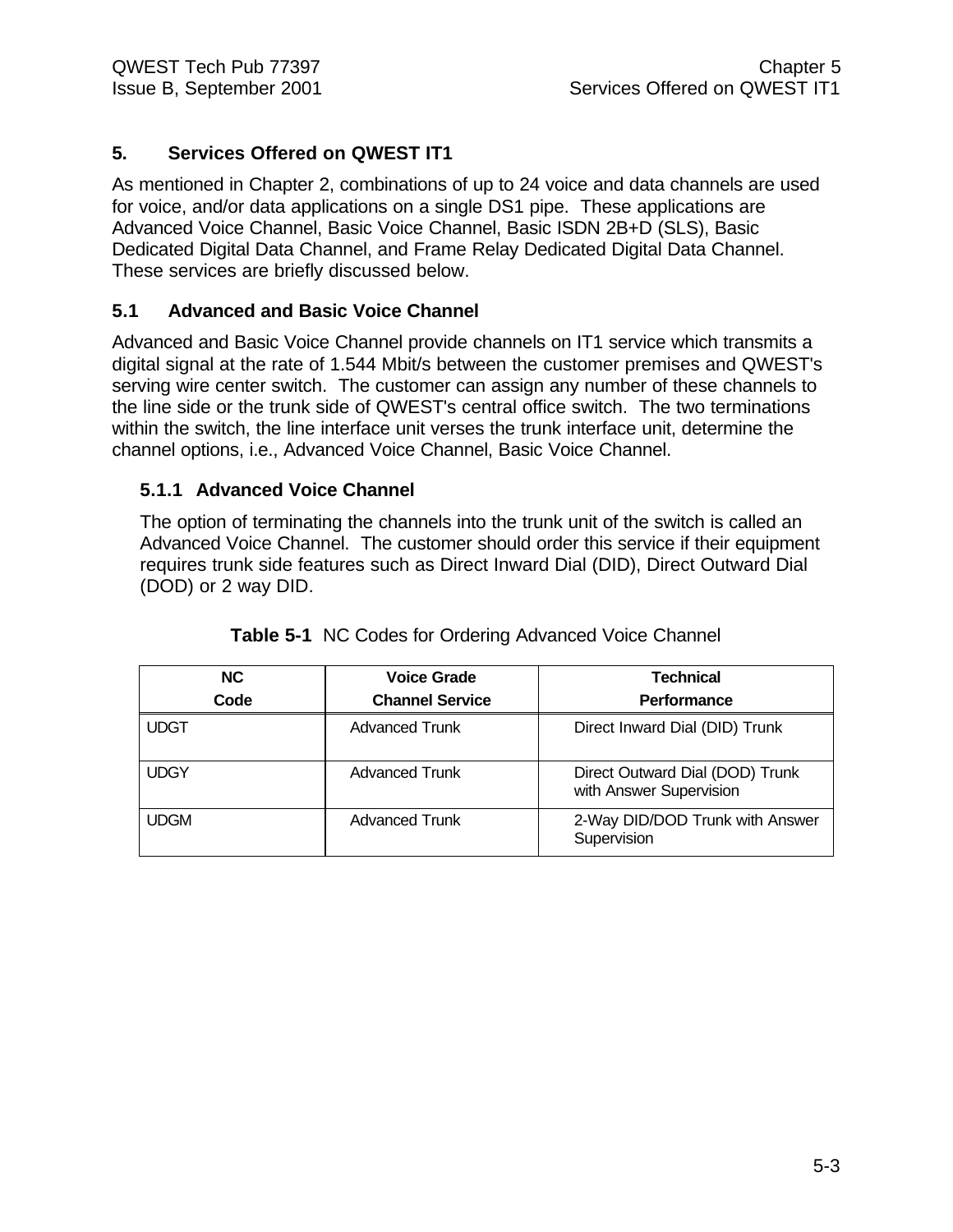# **5.1.2 Basic Voice Channel**

For the Basic Voice Channel, QWEST terminates the channels into the line unit of the switch using a multiplexer. The customer provided equipment (CPE) derives the twenty-four 64 Kb/s channels within the IT1.

The customer should order the Basic Voice Channel if their equipment requires line side features such as Caller ID.

| <b>NC</b>   | <b>Voice Grade</b>                                            | <b>Technical</b>                                  |
|-------------|---------------------------------------------------------------|---------------------------------------------------|
| Code        | <b>Channel Service</b>                                        | <b>Performance</b>                                |
| <b>UCGF</b> | Voice Line Transmission<br>Characteristics<br>& CO Switching  | Loop Start, DTMF,<br>& 2-Way                      |
| <b>UCGR</b> | Voice Line Transmission<br>Characteristics<br>& CO Switching  | Loop Start, DTMF,<br>& In-Only (Terminate Only)   |
| <b>UCGU</b> | Voice Line Transmission<br>Characteristics<br>& CO Switching  | Loop Start, DTMF,<br>& Out-Only (Originate Only)  |
| UDGG        | Voice Trunk Transmission<br>Characteristics<br>& CO Switching | Ground Start, DTMF,<br>& 2-Way                    |
| <b>UDGS</b> | Voice Trunk Transmission<br>Characteristics<br>& CO Switching | Ground Start, DTMF<br>& In-Only (Terminate Only)  |
| <b>UDGV</b> | Voice Trunk Transmission<br>Characteristics<br>& CO Switching | Ground Start, DTMF<br>& Out-Only (Originate Only) |

**Table 5-2** NC Codes for Ordering Basic Voice Channel

Advanced and Basic Voice Channels are also referred as Advanced and Basic Digital Switched Services respectively in QWEST's Technical Publications. QWEST's Technical Publication 77319, *QWEST Digital Switched Service* can also be consulted for the appropriate NC/NCI codes to order these services.

# **5.2 Basic ISDN 2B+D (SLS)**

The Basic ISDN 2B+D (SLS) service utilizes three consecutive DS0 channels on the IT1 to provide two primary 64 kb/s or B channels that can be used simultaneously and independently to carry any combination of voice, data, image or video calls. It also provides a third, secondary 16 kb/s or D channel for low to moderate-speed data communications.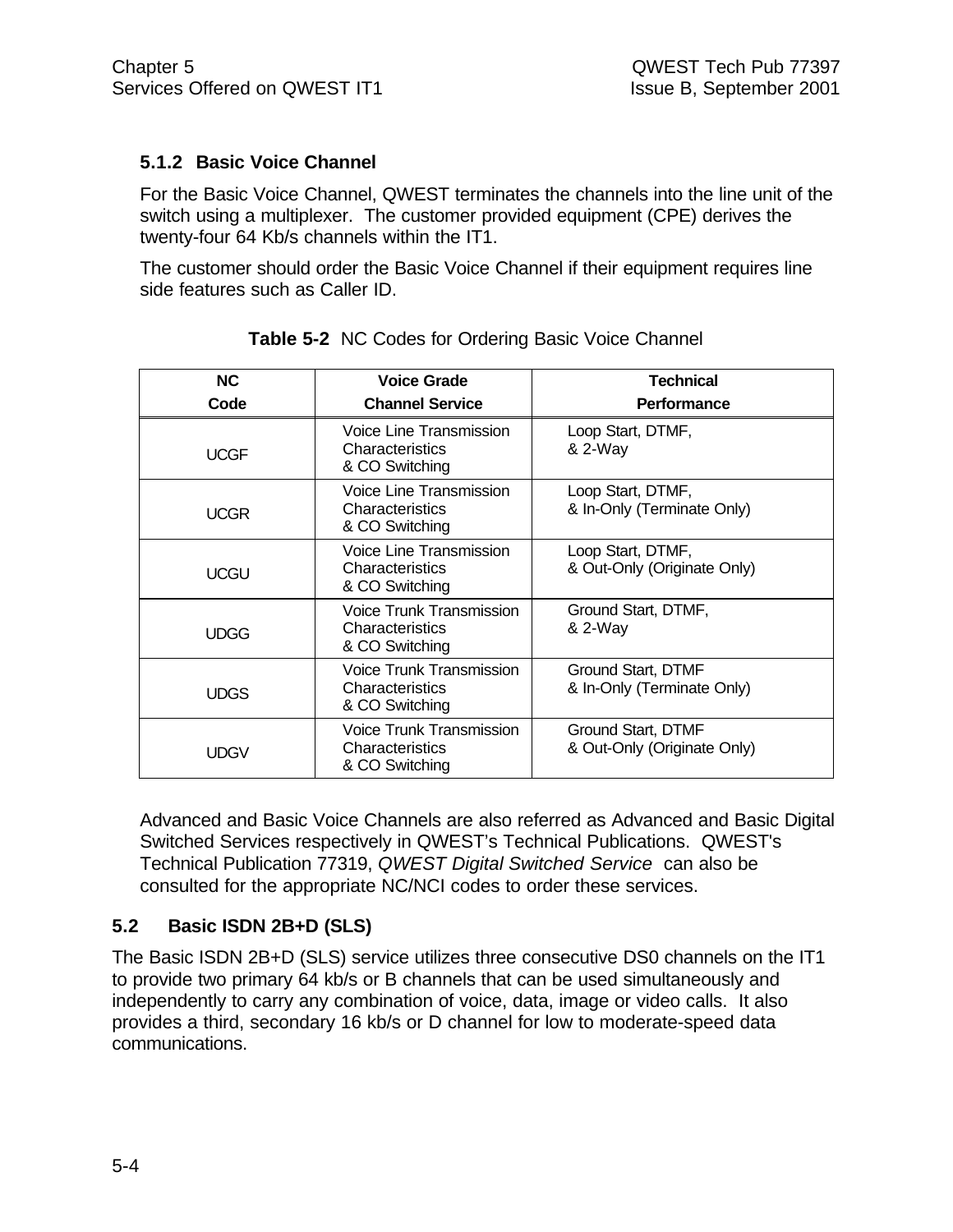The two B channels are transported as independent, byte-oriented 64 kb/s channels, without regard for time relationships between the two channels. The D channel carries signaling and routing information for B channels as well as customer data packets.

This service is transported on the IT1 facility using a sequential 3 DS0 counting method as described in TR-NWT-000397, *ISDN Basic Access Transport System Requirements.* This counting method assigns two sequential timeslots for the B channels with the D channel assigned to the third sequential timeslot. This multiplexing method restricts assignment of the first "B" channel to timeslots 1-22 of the IT1 facility.

**Table 5-3** NC Code for Ordering Basic ISDN 2B+D (SLS)

| Network Channel Code | <b>Description</b> |
|----------------------|--------------------|
| ' UB - -             | <b>ISDN</b>        |

# **5.3 Basic Dedicated Digital Data Channel**

The Basic Dedicated Digital Data Channel Service provides channels with the capability of transmitting digital data. The available data rate for IT1 service is 56 and 64 kbit/s. The 64 kbit/s data rate may not be available in all jurisdictions. The service provides synchronous serial data between two End-Users or between an End-User and another carrier. QWEST provides timing for this service through facilities to the End-User on the received bit stream. The Basic Dedicated Digital Data Channel is only available between locations connectable through compatible digital facilities. Table 5-4 gives compatible NC and NCI codes for 56 and 64 kb/s services.

**Table 5-4** NC Code for Ordering Basic Dedicated Digital Data Channel

| <b>NC Code</b> | <b>Characteristics</b>                                            |
|----------------|-------------------------------------------------------------------|
| XH- -          | 56kb/s (Point to Point; No Options)                               |
| - XD- -        | 64kb/s; Available only with DS1 Clear<br>Channel Capability (CCC) |

\* Not available in all jurisdictions.

QWEST's Technical Publication 77204, *QWEST Digital Data Service, Product Description, Application, and Interface Combinations* may also be consulted for the appropriate NC/NCI codes for additional services.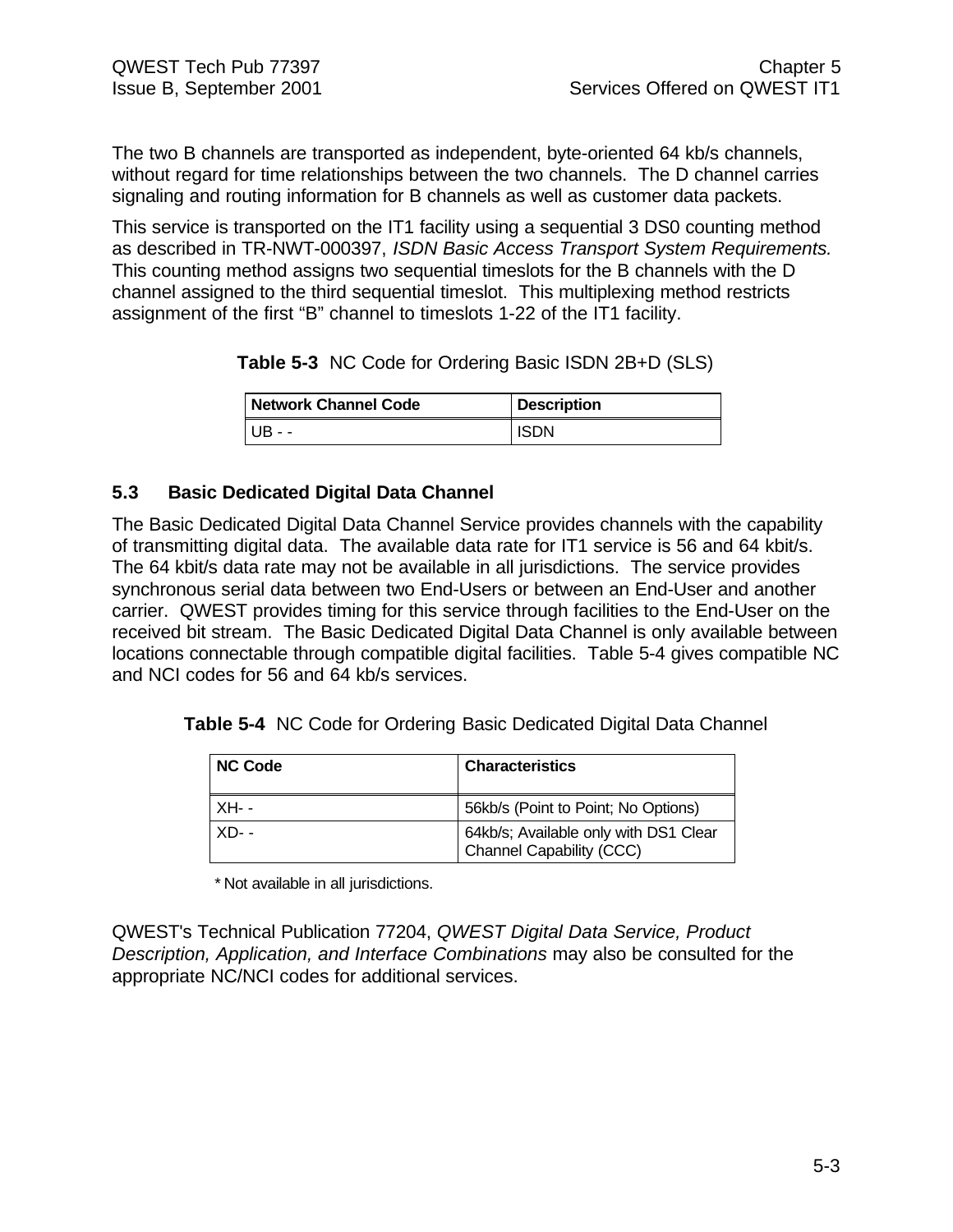In order to provide near broadcast quality video either Basic ISDN 2B+D (SLS) or Basic Dedicated Digital Data Channel can be used. The number of channels required for video depends on the quality of video. It is recommended that consecutive channels be used for this type of service. CPE should be equipped to accommodate the loss of synchronization between multiple channels.

# **5.4 Frame Relay Dedicated Digital Data Channel**

QWEST's Frame Relay Dedicated Digital Data Channel employs "fast packets" technology with access speed of 56 kb/s and 64 kb/s to provide high-speed connection oriented data transfer service. Cells and Frames are considered "fast packets". Cells have a fixed length of 53 octets while a frame is considered to be variable size. This service is useful for applications such as Local Area Network (LAN) and file transfer that includes short burst of data with variable bandwidth. The frame relay service has less overhead than X.25 protocol which results in less processing for the nodes translating in less time delay and increased throughput.

Frame Relay Dedicated Digital Data Channels utilizes Permanent Virtual Circuits (PVC) to establish connection between customer locations to provide higher speed and lower time delay then traditional packet-switching technologies. Since there are multiple physical dedicated lines, multiple logical connections can be established on a single Frame Relay Service (FRS) Access Link giving the user flexibility of simultaneous data transfer applications. QWEST's Technical Publication 77372, *Frame Relay Service* may also be consulted for the appropriate NC/NCI codes for ordering these services.

Enhancements to the QWEST Frame Relay Dedicated Digital Data Channel Service include the support for fractional port access within an IT1 Service. The signal characteristics and the physical NI described in QWEST Technical Publication 77372 are also applicable for the fractional Frame Relay Dedicated Digital Data Channel. It provides the capability for the QWEST IT1 subscribers to access a QWEST FRS via 56/64 kbit/s channels provisioned within IT1. The fractional port access speeds supported are (Nx56) kbit/s or (Nx64) kbit/s, where N equals 1 to 23. Multiple fractional access circuits may be established on a single IT1. The NC Codes for ordering Frame Relay Dedicated Digital Data Channel are given in Table 5-5.

| <b>Network Channel Code</b> | <b>Description</b>    |
|-----------------------------|-----------------------|
| XH-R                        | Digital Packet 56kb/s |
| XD-R                        | Digital Packet 64kb/s |

**Table 5-5** NC Codes for Ordering Frame Relay Dedicated Digital Data Channel

Fractional Frame Relay Dedicated Digital Data Channel is available only in Frame Relay Service Areas that have a Frame Relay Node collocated with 1/0 Digital Cross-Connect System (DCS).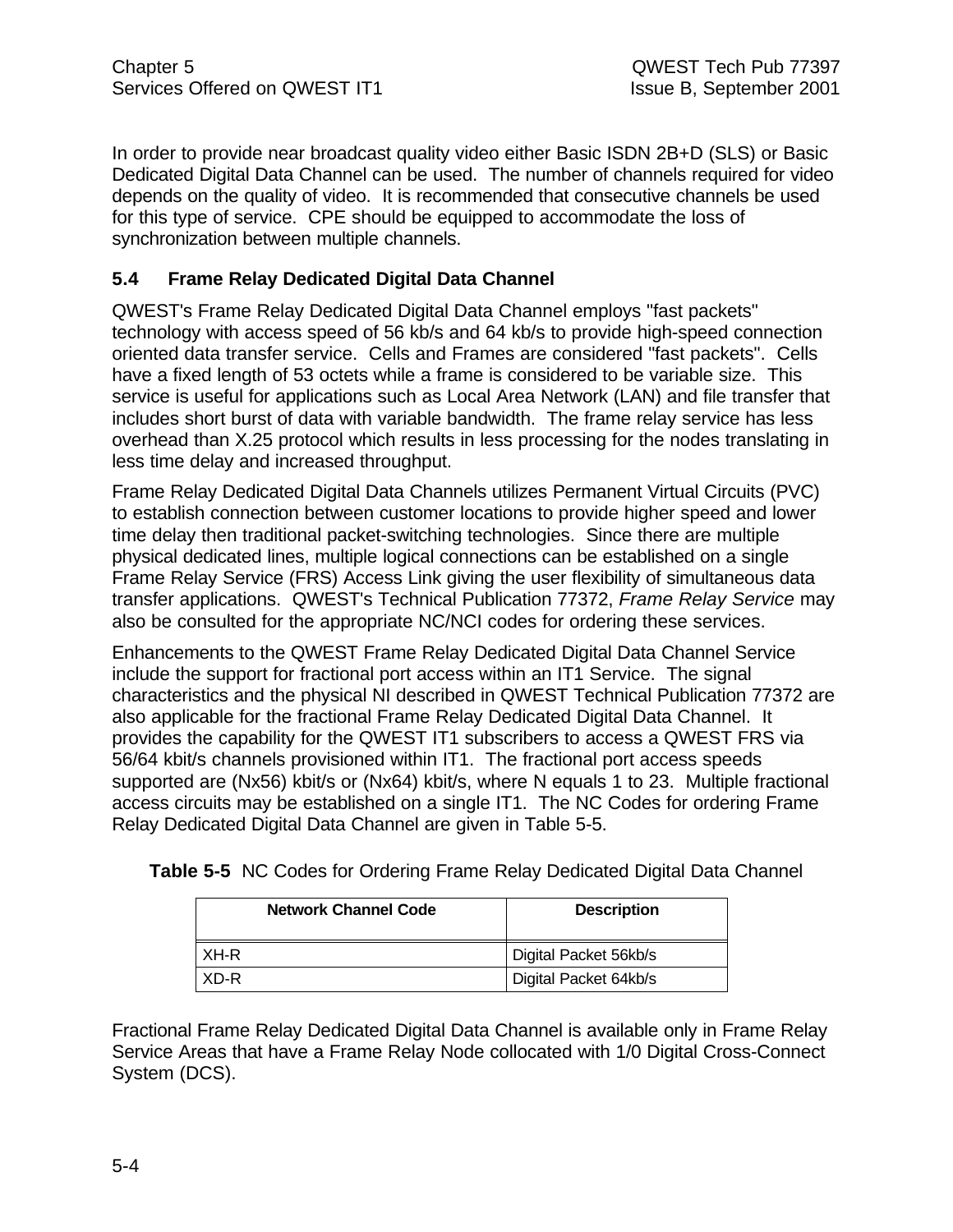# **Chapter and Section Page**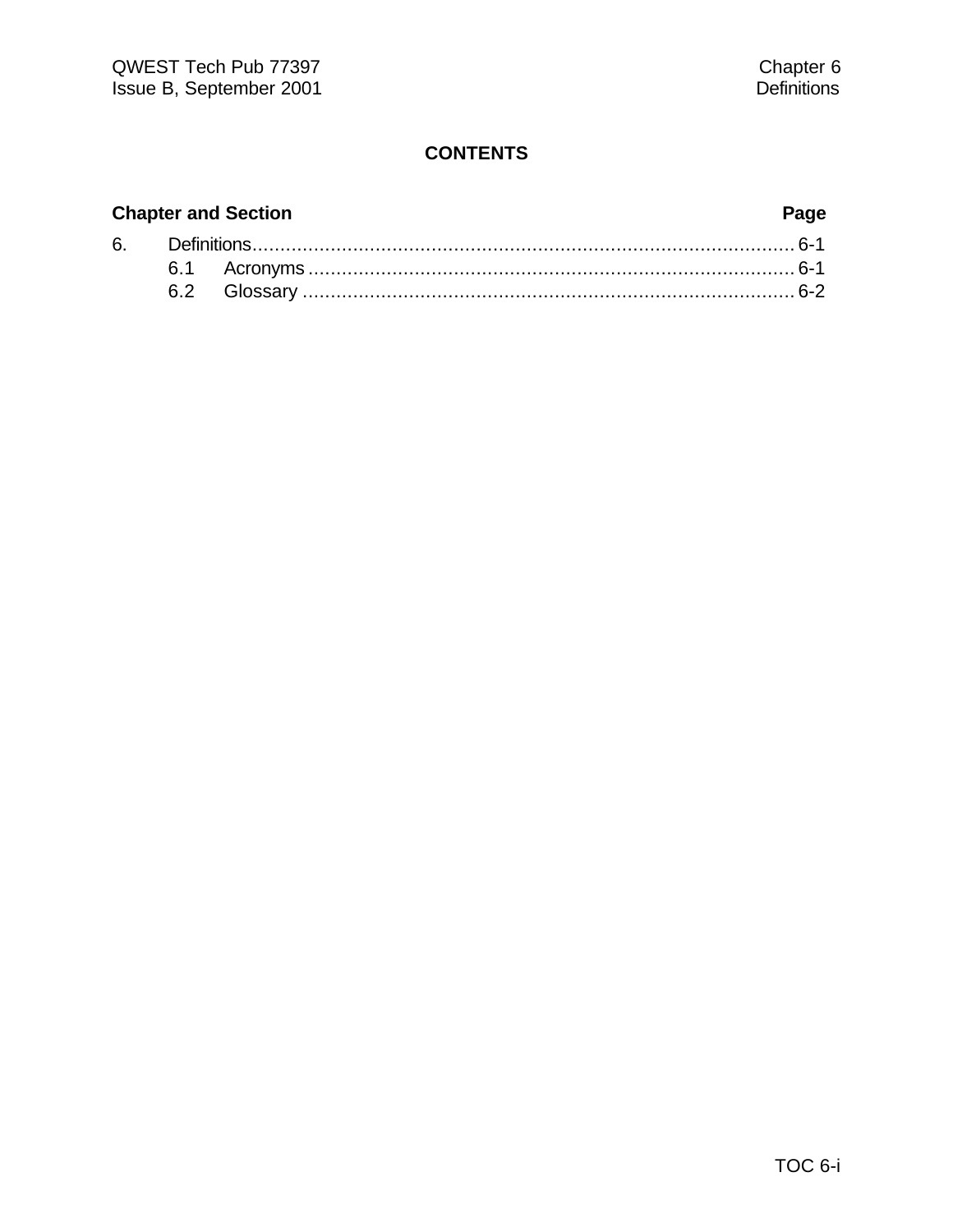# **6. Definitions**

# **6.1 Acronyms**

| AMI             | <b>Alternate Mark Inversion</b>                                  |
|-----------------|------------------------------------------------------------------|
| <b>ANSI</b>     | America National Standards Institute                             |
| B8ZS            | Bipolar with 8 Zero Substitution                                 |
| <b>Bellcore</b> | Bell Communications Research, Inc.                               |
| CO              | <b>Central Office</b>                                            |
| <b>CPE</b>      | 1) Customer Provided Equipment<br>2) Customer Premises Equipment |
| CRC-6           | 6 bit Cyclic Redundancy Check                                    |
| CSU             | <b>Channel Service Unit</b>                                      |
| <b>DCS</b>      | <b>Digital Cross-Connect System</b>                              |
| <b>DDS</b>      | <b>Digital Data Service</b>                                      |
| <b>DID</b>      | <b>Direct Inward Dialing</b>                                     |
| <b>DOD</b>      | <b>Direct Outward Dialing</b>                                    |
| DS <sub>1</sub> | Digital Signal Level 1 (1.544 Mbit/s)                            |
| DS <sub>0</sub> | Digital Signal Level 0 (64 kbit/s) (1 voice channel)             |
| <b>DSU</b>      | 1) Digital Service Unit<br>2) Data Service Unit                  |
| DSX-1           | Digital Signal Level 1 Cross-Connect                             |
| <b>ESF</b>      | <b>Extended Super Frame</b>                                      |
| EU              | End-User                                                         |
| <b>FCC</b>      | <b>Federal Communications Commission</b>                         |
| <b>FRS</b>      | <b>Frame Relay Service</b>                                       |
| <b>IC/IEC</b>   | Interexchange Carrier                                            |
| <b>ISDN</b>     | <b>Integrated Services Digital Network</b>                       |
| IT1             | Integrated T-1                                                   |
| kbit/s          | kilobits per second (1,000 bit/s)                                |
| LAN             | <b>Local Area Network</b>                                        |
| Mbit/s          | Megabit per Second                                               |
| <b>NC</b>       | <b>Network Channel</b>                                           |
| <b>NCI</b>      | <b>Network Channel Interface</b>                                 |
| <b>NCTE</b>     | <b>Network Channel Terminating Equipment</b>                     |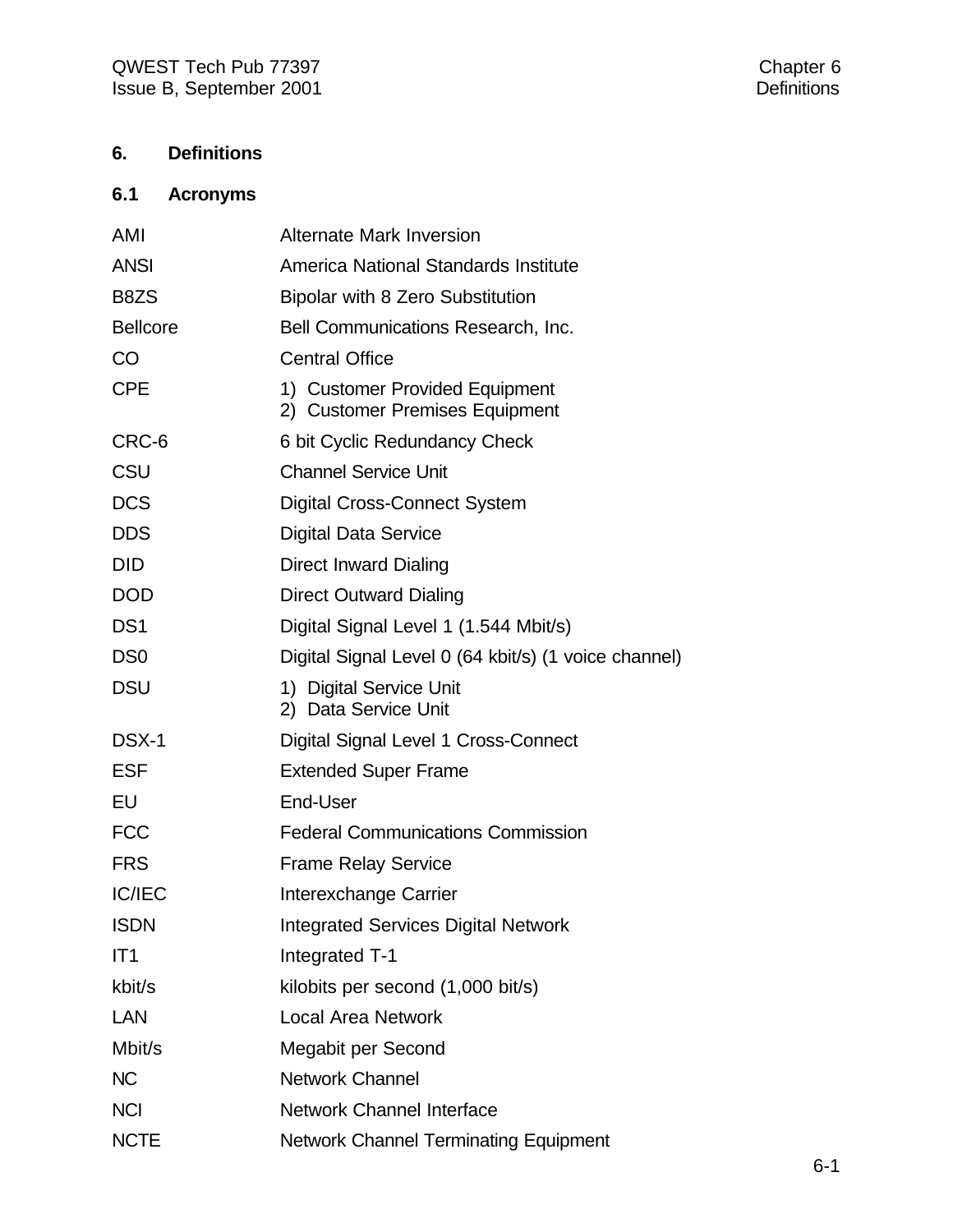| NI         | Network Interface                |
|------------|----------------------------------|
| <b>NIU</b> | Network Interface Unit           |
| <b>PBX</b> | Private Branch Exchange          |
| <b>SF</b>  | Superframe Format                |
| <b>SLS</b> | <b>Single Line Service</b>       |
| <b>SRS</b> | <b>SONET Ring Service</b>        |
| <b>TLP</b> | <b>Transmission Level Point</b>  |
| <b>POT</b> | <b>Point Of Termination</b>      |
| <b>PVC</b> | <b>Permanent Virtual Circuit</b> |
| WAN        | Wide Area Network                |
|            |                                  |

**6.2 Glossary**

# **Bits/second (bit/s)**

Bits per second, e.g., 1200 bit/s. In data transmission, it is the number of binary zero and one bits transmitted in 1 second. Modern terminology uses "bit/s" e.g., 1200 bit/s.

# **Channel**

An electrical or photonic, in the case of fiber optic based transmission systems, communications path between two or more points of termination.

# **CODEC**

Equipment that converts an analog signal into a digital signal (binary format) and which may compress the information content so that less band width is required for transmission compared to the original signal format. Conversely, the decoder part converts the digital signal back into an analog signal and may provide for expansion of the signal.

### **Customers**

Denotes any individual, partnership or corporation who subscribes to the services provided by QWEST customers are divided into two distinct and separate categories: (1) carriers, who provide interexchange services for hire for others, and (2) end-users, who request services only for their own use.

### **Customer Interface**

The interface with a customer at a point of termination.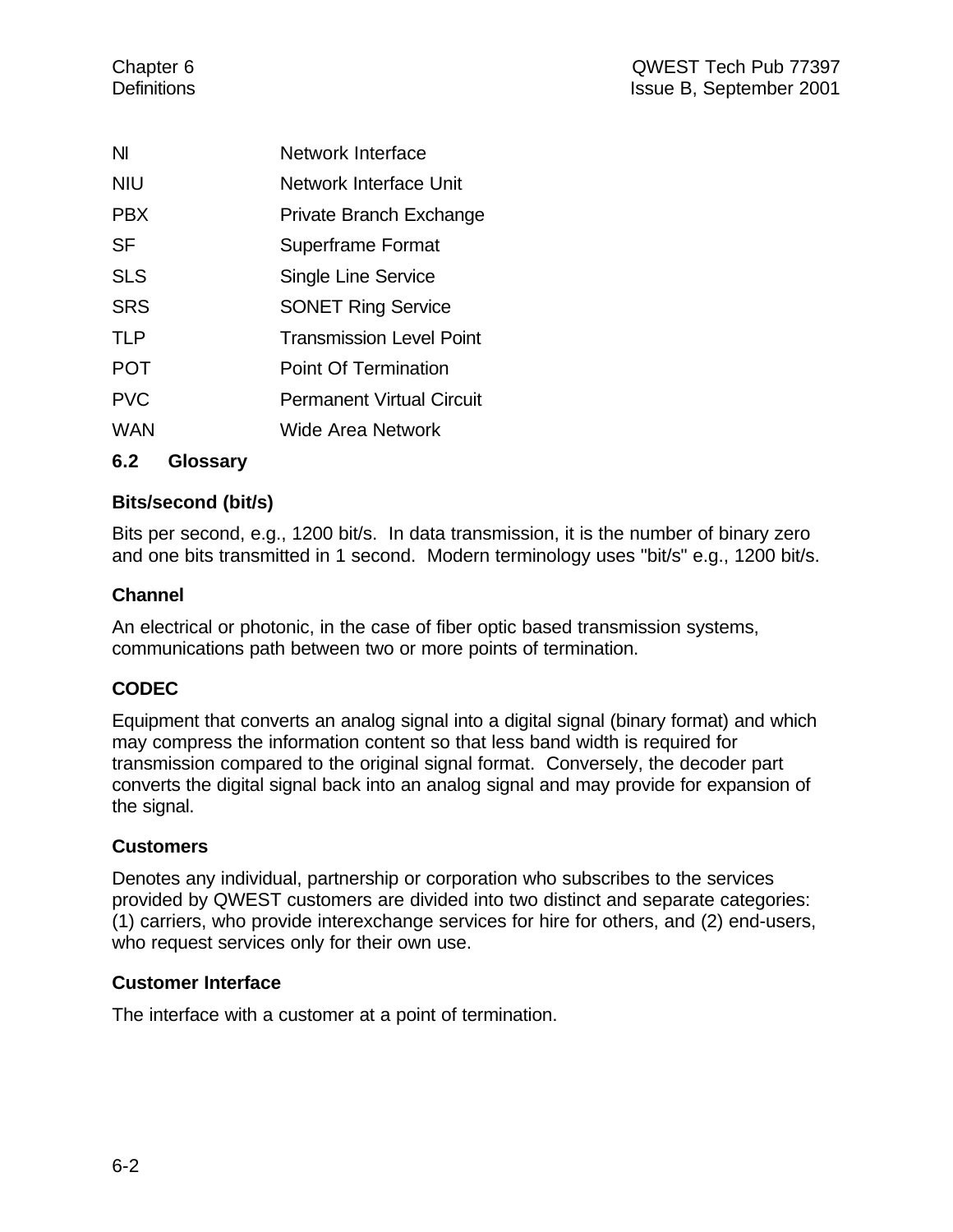# **Customer Premises**

Denotes a building or portion(s) of a building occupied by a single customer or end-user either as a place of business or residence. Adjacent buildings and the buildings on the same continuous property occupied by the customer and not separated by a public thoroughfare are also considered the customer's premises.

# **Customer Premises Equipment (CPE)**

All telecommunication equipment located at a customer's location.

# **Customer Provided Equipment (CPE)**

Equipment owned and maintained by the customer and located on their side of the End-User Point of Termination (EU-POT) network interface.

### **Digital Hierarchy Level**

The level in the digital hierarchy. The levels and the respective bit rates are:

| Level           | <b>Bit Rate</b> |
|-----------------|-----------------|
| DS0             | 64.0 kbit/s     |
| DS <sub>1</sub> | 1.544 Mbit/s    |

### **Integrated Services Digital Network (ISDN)**

A network providing or supporting a range of telecommunications services that provides digital connections between End-Users.

### **Local Area Network**

Network permitting the interconnection and intercommunication of a group of computers, primarily for the sharing or resources such as data storage devices and printers.

### **Megabit per Second (Mbit/s)**

One million (1,000,000) bits per second

### **Network Channel (NC) Code**

The Network Channel (NC) code is an encoded representation used to identify both switched and non-switched channel services. Included in this code set are customer options associated with individual channel services, or feature groups and other switched services.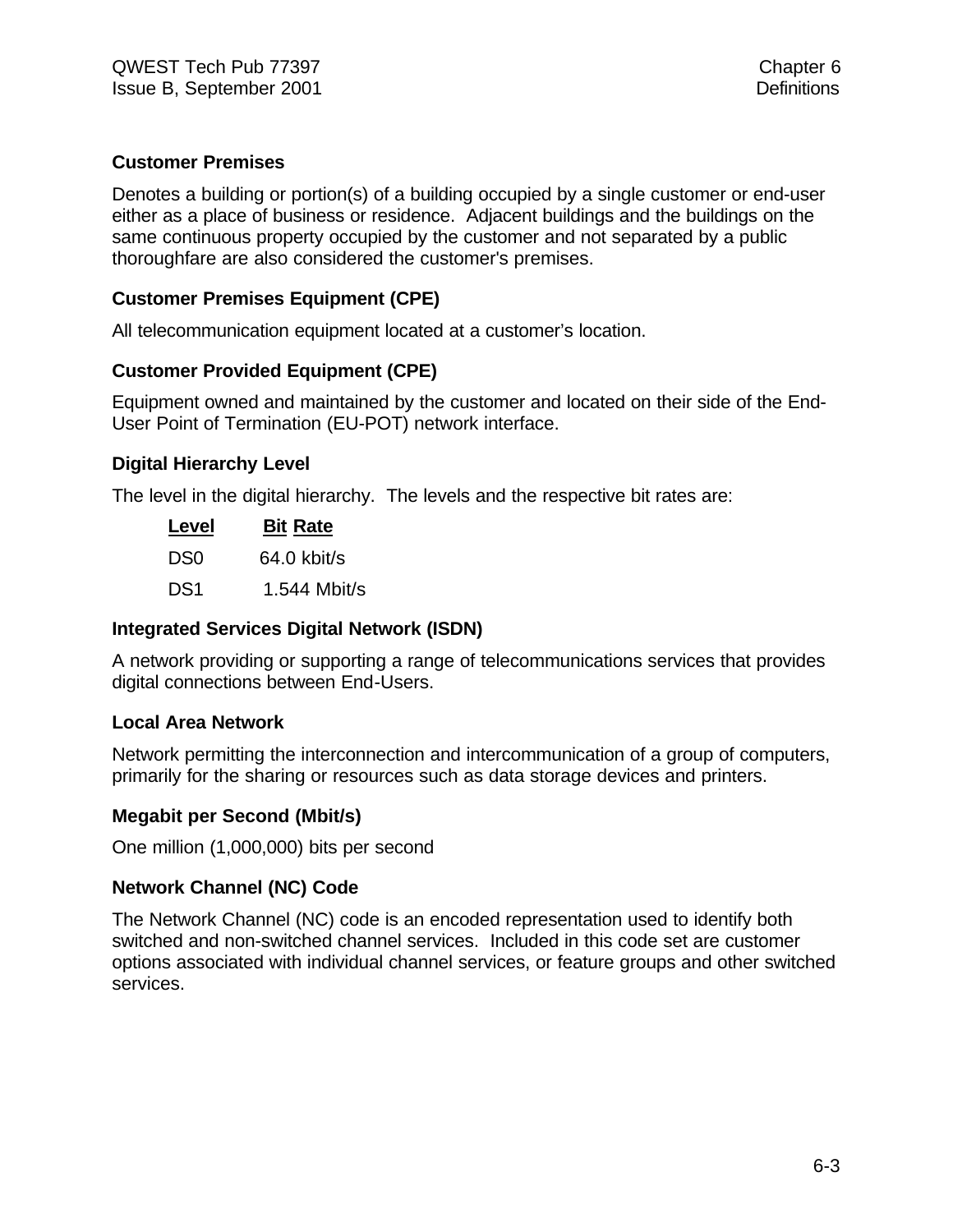# **Network Channel Interface (NCI) Code**

The Network Channel Interface (NCI) code is an encoded representation used to identify five (5) interface elements located at a Point of Termination (POT) at a central office or at the Network Interface at a customer location. The Interface code elements are: Total Conductors, Protocol, Impedance, Protocol Options, and Transmission Level Points (TLP). (At a digital interface, the TLP element of the NCI code is not used.)

### **Network Interface (NI)**

The point of demarcation on the customer's premises at which QWEST's responsibility for the provision of service ends.

# **Service Code (A COMMON LANGUAGE® code set)**

A coded designation by which a particular Special Service Circuit may be identified. This designation must be unique, in a form that is readable and understandable, and be acceptable for both manual and mechanized procedures. [Special Service, as used by COMMON LANGUAGE® , may be called "Private Line", "Private Line Transport", "Switched Specials", "Dedicated Access", "Special Access", etc. in various tariffs and technical publications. Special Service is actually: COMMON LANGUAGE<sup>®</sup> Circuit Identification - Special Service, (abbreviated CLCI™ - S/S).]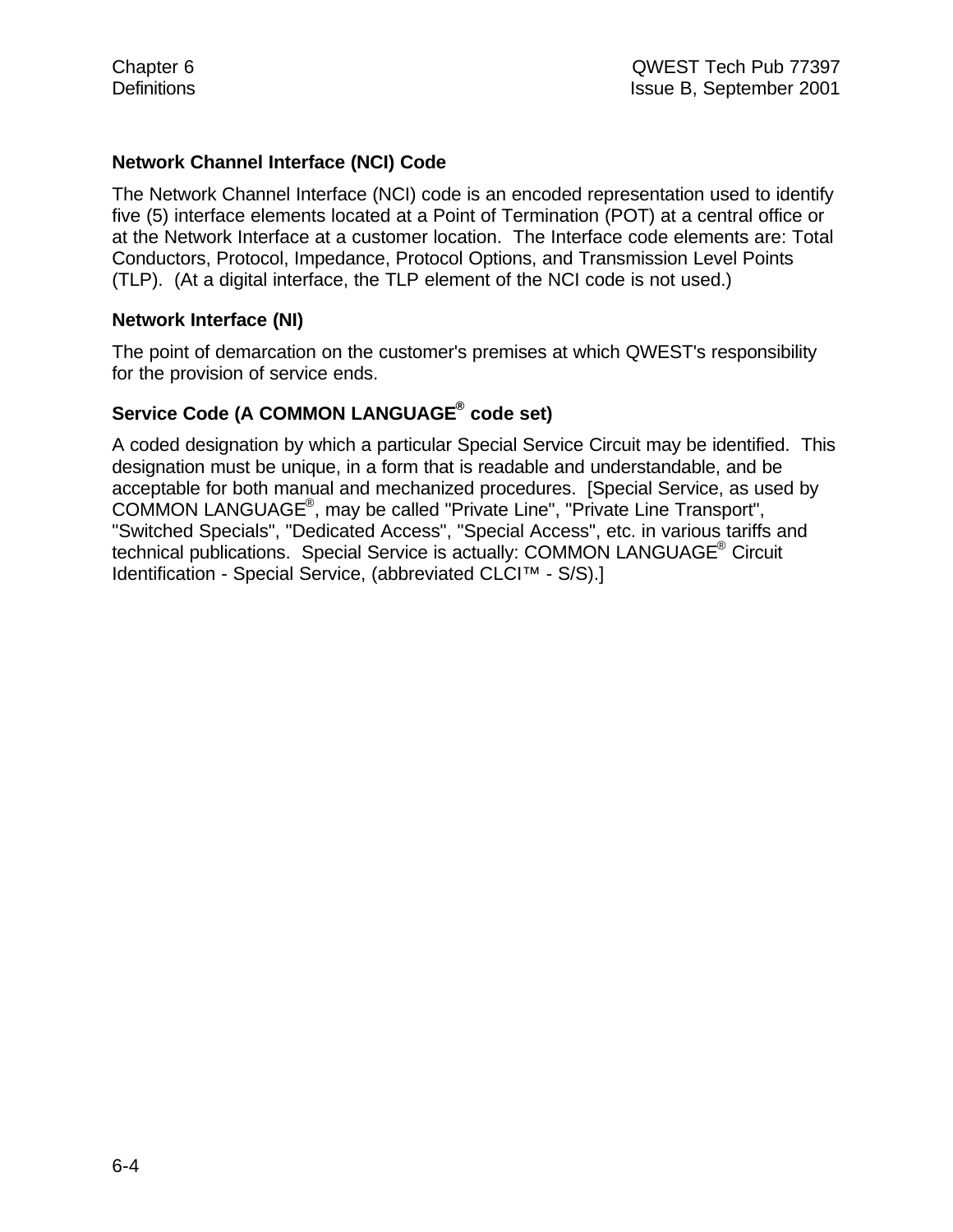# **Chapter and Section Page**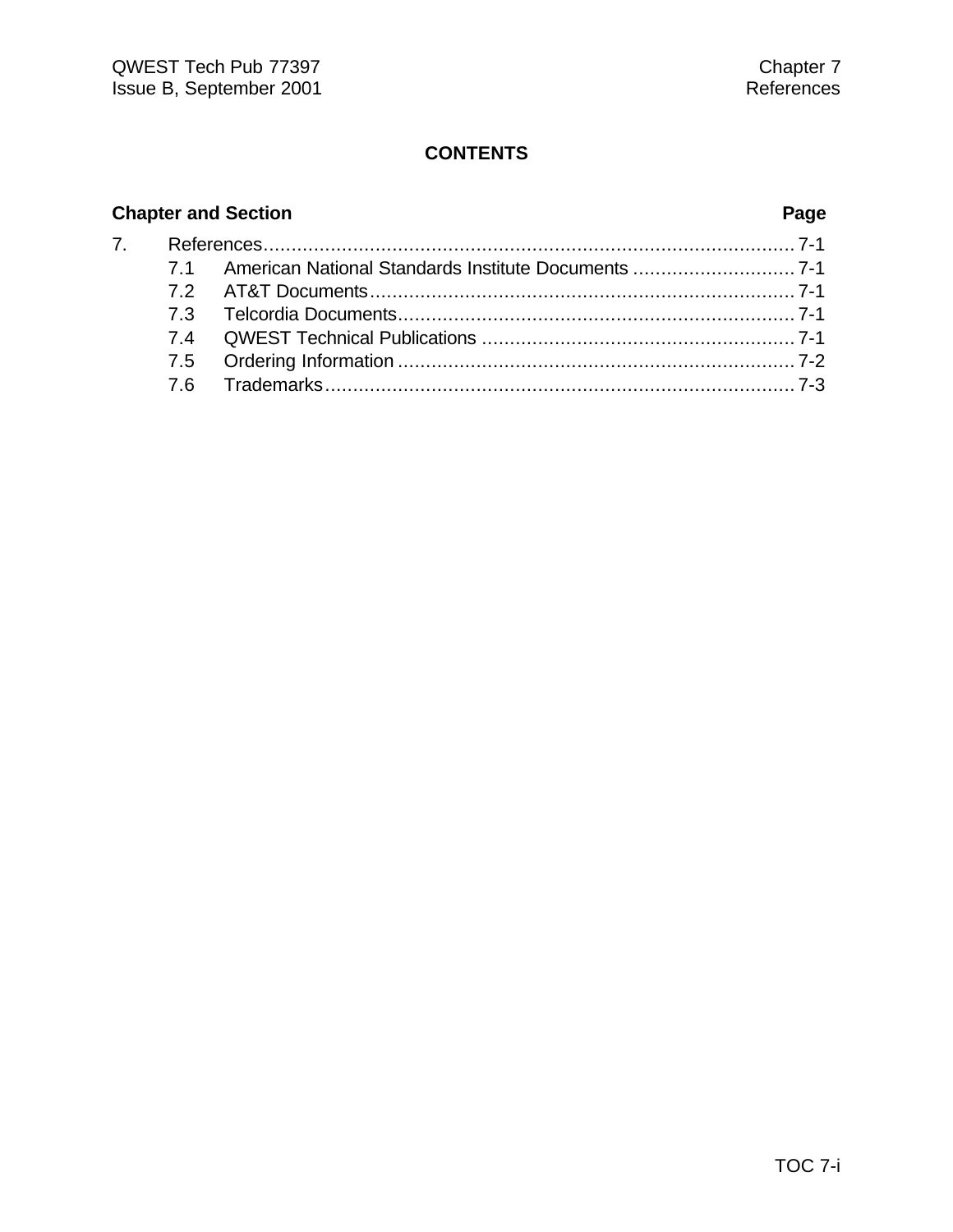#### **7. References**

#### **7.1 American National Standards Institute Documents**

ANSI T1.102-1993 *Digital Hierarchy - Electrical Interfaces.*

ANSI T1.223-1997 *Information Interchange — Structure and Representation of Network Channel (NC) and Network Channel Interface (NCI) Codes for the North American Telecommunications System.*

ANSI T1.403-1995 *Network-to-Customer Installation - DS1 Metallic Interface.*

#### **7.2 AT&T Documents**

PUB 54016 *Requirements for Interfacing Digital Terminal Equipment to Services Employing the Extended Superframe Format.* September 1989.

#### **7.3 Telcordia Documents**

- GR-54-CORE *DS1 High-Capacity Digital Service End User Metallic Interface Specifications*. Issue 1, December 1995.
- GR-499-CORE *Transport Systems Generic Requirements (TSGR): Common Requirements*. Issue 1, December 1995.
- SR-STS-000307 *NC/NCI Code Dictionary.* Issue 8, April 1997.
- TR-NWT-000397 *ISDN Basic Access Transport System Requirements*. Issue 3, December 1993.

#### **7.4 QWEST Technical Publications**

- PUB 77200 *QWEST DS1 Service and QWEST DS1 Rate Synchronization Service.* Issue F, September 2001
- PUB 77204 *QWEST Digital Data Service, Product Description, Application, and Interface Combinations.* Issue E, September 2001
- PUB 77319 *QWEST Digital Switched Service*. Issue E, July 2001
- PUB 77372 *Frame Relay Service*. Issue H, December 2000
- PUB 77375 *1.544 Mbit/s Channel Interfaces.* Issue E, September 2001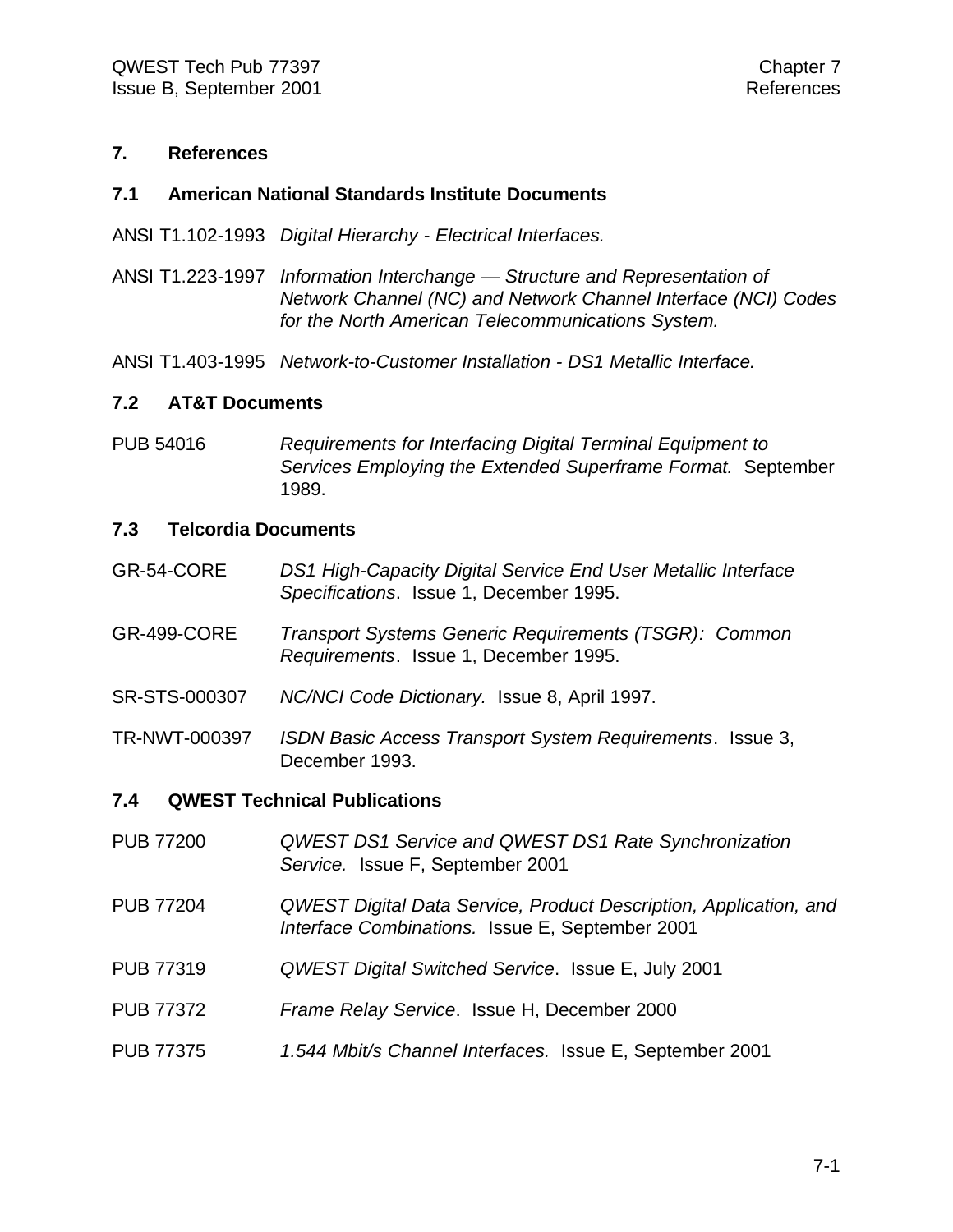# **7.5 Ordering Information**

All documents are subject to change and their citation in this document reflects the most current information available at the time of printing. Readers are advised to check status and availability of all documents.

Those who are not QWEST employees may order;

American National Standards Institute (ANSI) documents from:

American National Standards Institute Attn: Customer Service 11 West 42nd Street New York, NY 10036 Phone: (212) 642-4900 Fax: (212) 302-1286

ANSI has a catalog available which describes their publications.

AT&T documents from:

AT&T Customer Information Center PO Box 19901 Indianapolis, IN 46219 Phone: (800) 432-6600

Telcordia documents from:

Telcordia Customer Relations 8 Corporate Place, PYA 3A-184 Piscataway, NJ 08854-4156 Fax: (908) 336-2559 Phone: (800) 521-CORE (2673) (U.S. and Canada) Phone: (908) 699-5800 (Others) Web: www.telcordia.com

QWEST Technical Publications from:

http://www/qwest.com/techpub

Employees of QWEST Communications International Inc. may order publications by submitting form RG 31-0033 to:

> Central Distribution Center (CDC) 1005 17th St., S-30 Denver, CO 80202 Phone: (303) 896-9446 Fax: (303) 965-8652

Most QWEST publications are available to QWEST employees on the company network (E\*MEDIA). Call the (303) 624-4796 or email: emedia@qwest.com for further information.